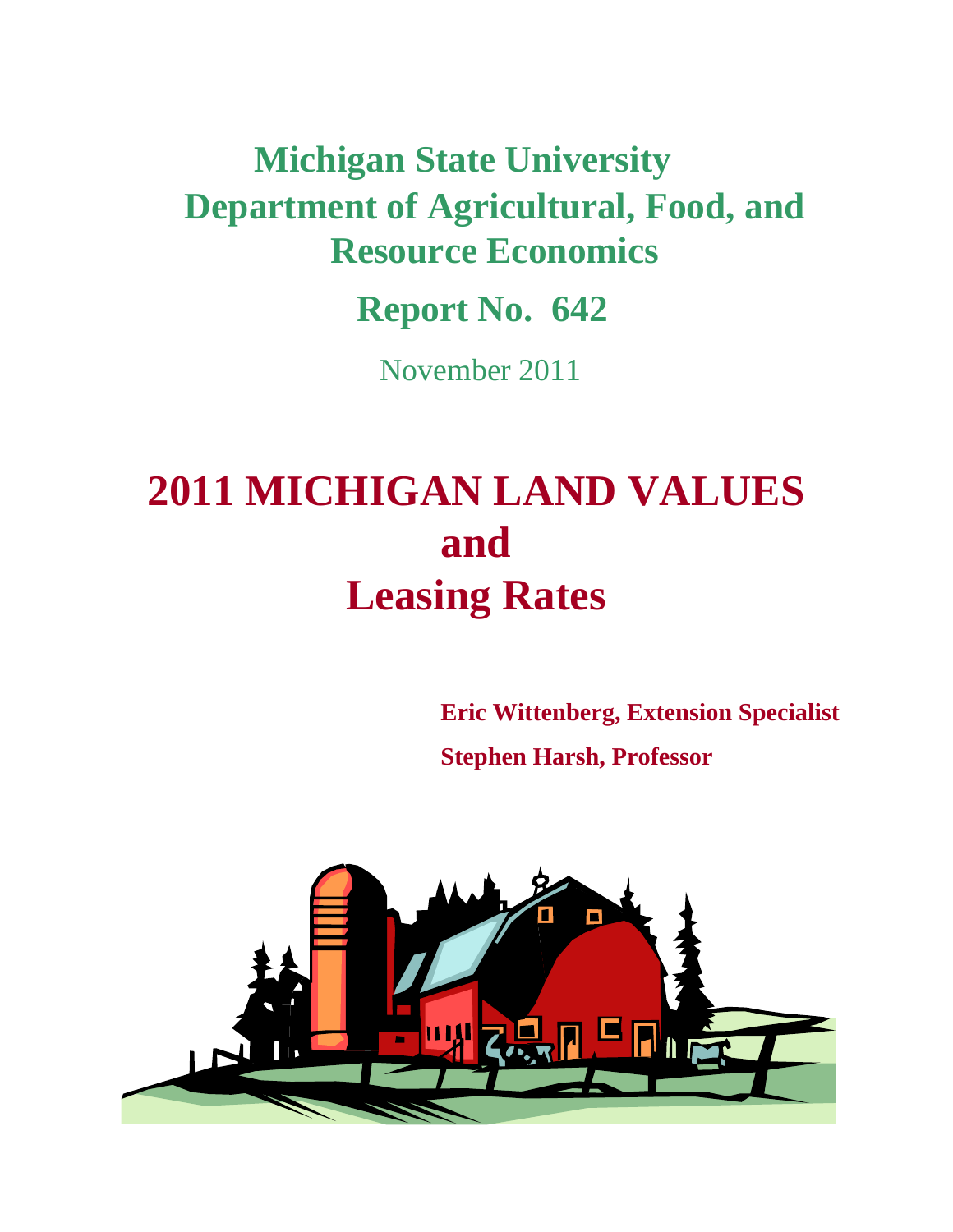# **2011 MICHIGAN LAND VALUES And LEASING RATES**

by

Eric Wittenberg and Stephen Harsh\*

Michigan State University

\* The authors are Extension Specialist and Professor, respectively in the Department of Agricultural, Food, and Resource Economics (AEC), Michigan State University.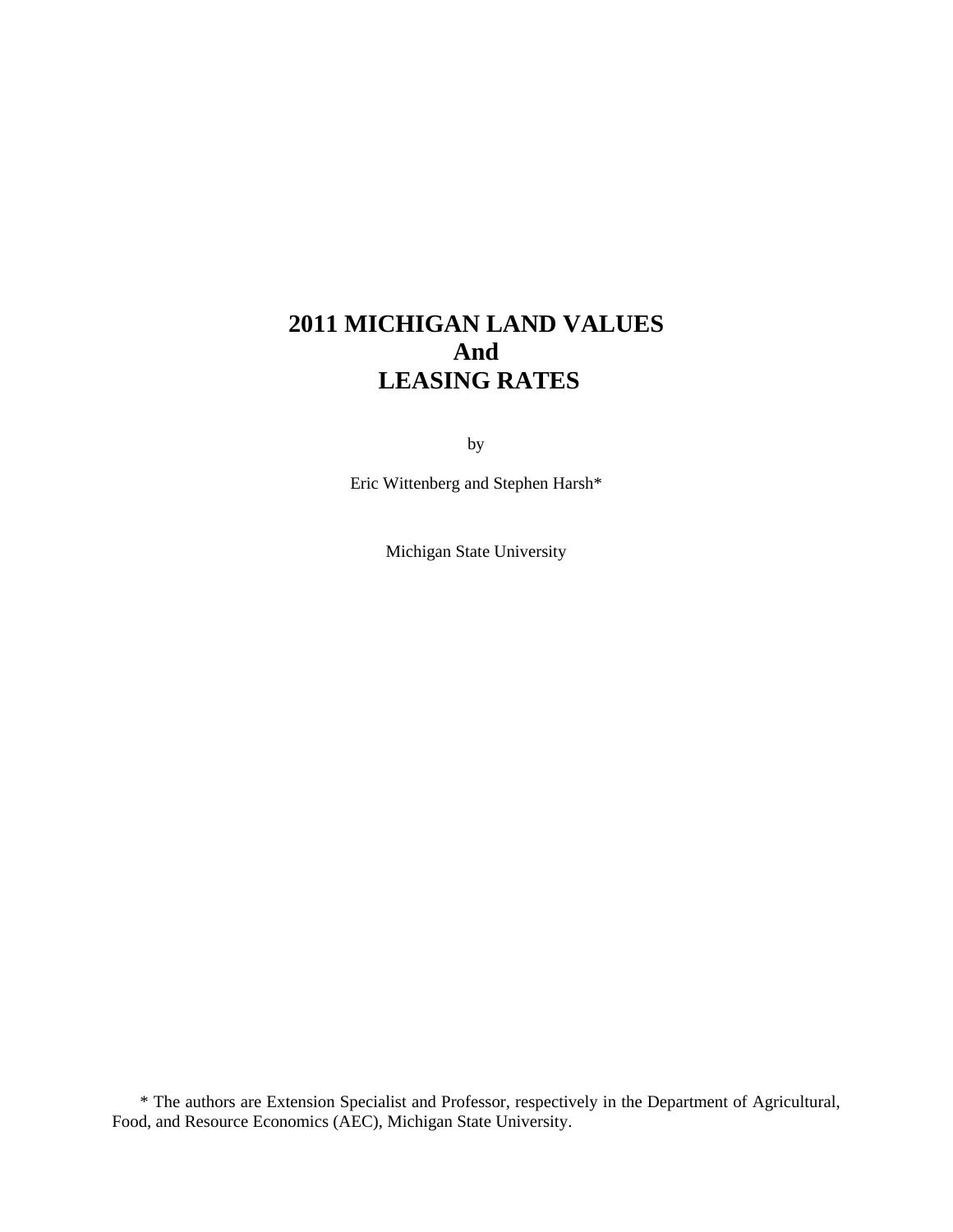# **TABLE OF CONTENTS**

# Page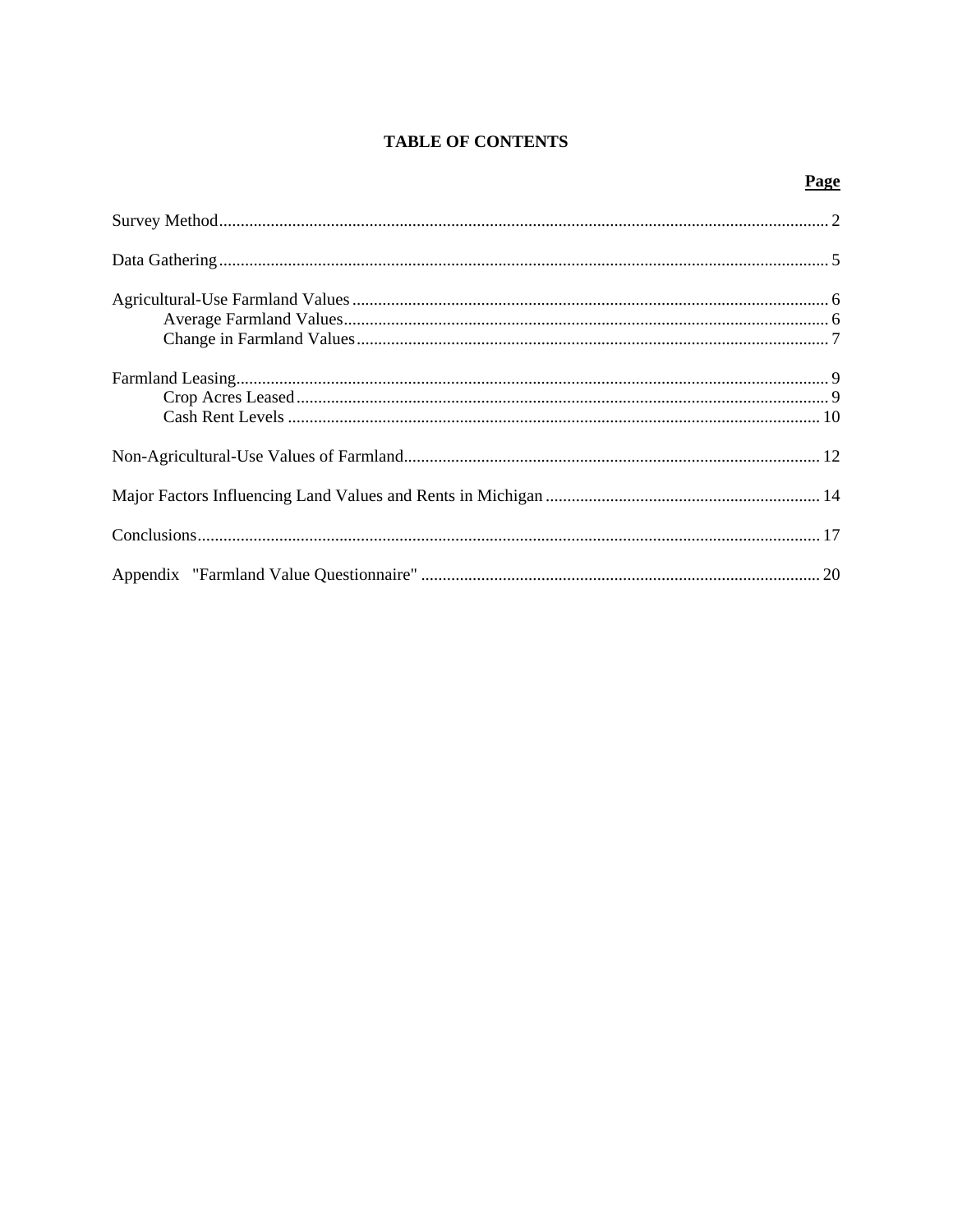## **LIST OF TABLES**

### **Page**

| Table 4. Average Cash Rent and Value Multipliers for Michigan Agricultural Land Use, 2011 11      |  |
|---------------------------------------------------------------------------------------------------|--|
|                                                                                                   |  |
| Table 6. Rating Importance of Agricultural Factors Affecting Value of Michigan Farmland, 2011  15 |  |
| Table 7. Rating of Non-Agricultural Factors Affecting Value of Michigan Farmland, 201116          |  |
| Table 8. Percentage Change in Land Value from 1991-2011 in the Southern Lower Peninsula19         |  |

### **LIST OF FIGURES**

# Figure 1. Farmland Value Questionnaire Responses ................................................................................... 3 Figure 2. Agricultural Statistics Districts and Number of Respondents ...................................................... 4

#### **Page**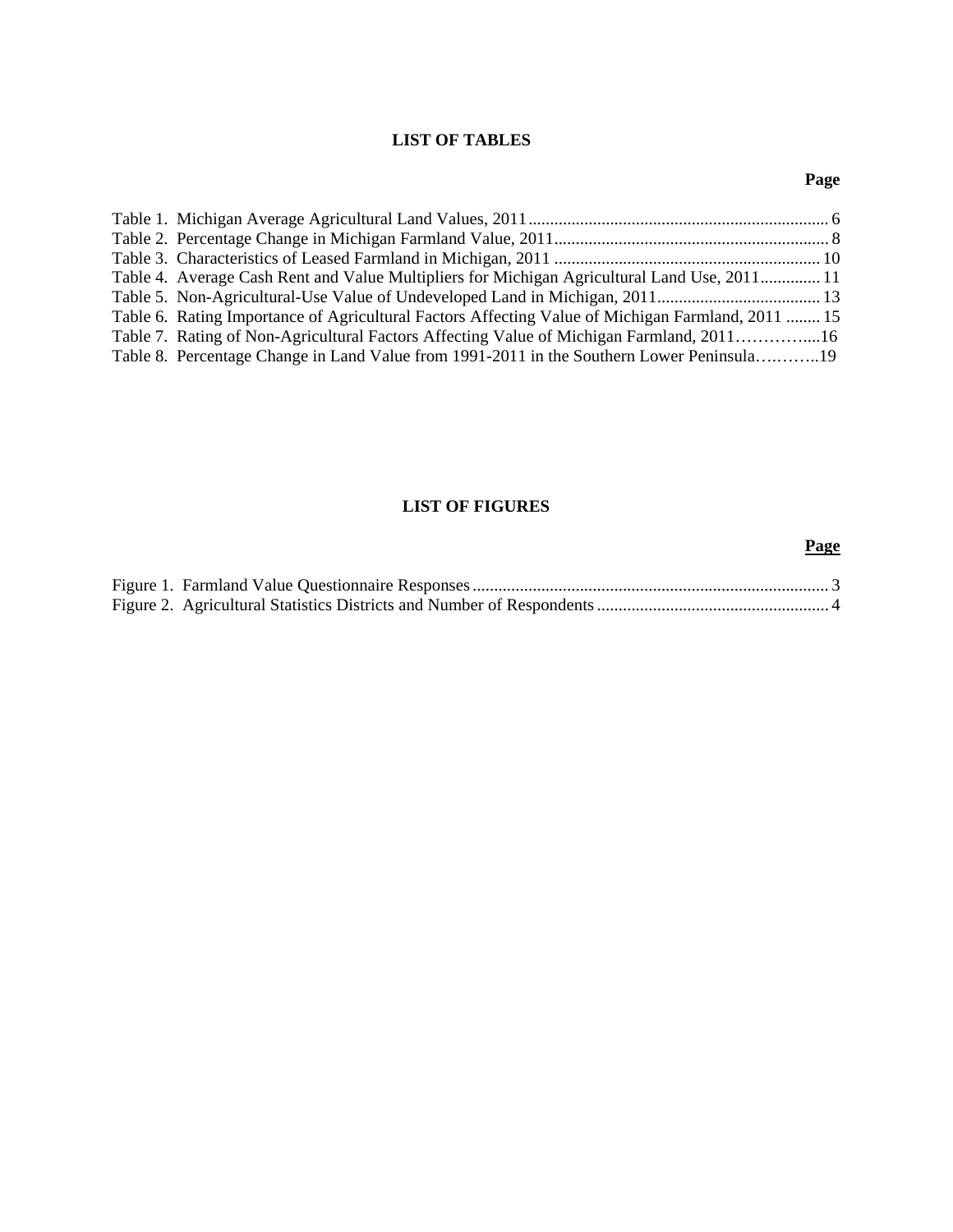#### **2011 MICHIGAN LAND VALUES**

Land is a natural resource that is valued for many reasons. Farmers utilize land to earn their livelihood and as a store of wealth for future retirement. Potential rural residents have increasingly sought open space for a home site and pursuit of a lifestyle. Developers seek financial opportunities to invest in and develop it for non-farm uses. Recreational needs such as hunting are often met through use of land. For some, land is viewed as an investment and a hedge against inflation. This myriad of demands for land combined with its fixed supply continually alters its market price, which is a monetary measure of its perceived value.

Land prices and expected changes in land prices are topics of interest to many. There are several sources of information on Michigan farmland values. The Federal Reserve Bank of Chicago reports quarterly farmland values for each state in its district based on a survey of lenders. However, Michigan farmland sales transactions are sporadically reported due to insufficient survey response. The USDA estimates the value of farmland and service buildings annually for every state based on a survey of farmers. Both of these surveys provide useful information on aggregate farmland values in the state. For land value information to be useful for individual decision-making, a more disaggregated measure of land values based on land type, location, and use is desired. The State Equalized Value (SEV) used to determine property taxes is set by township assessors at an estimated 50 percent of the market value of farmland based on comparative sales studies conducted annually. County Equalization Directors review the assessment rolls of local township assessors and make adjustments based on sales data. SEVs are useful in determining representative land values but are handicapped by the historical sales perspective upon which the appraisals are based.

Michigan State University (MSU) has also collected data on land values since 1991 by mail survey. The goal of the MSU study is to provide information on the value of land based on its agricultural use. The survey asks for information on the value of tiled and non-tiled land used to produce field and fruit crops as well as information on the value of land that is used for sugar beets and for irrigated crops. The study also provides information on leasing rates and practices in the state. In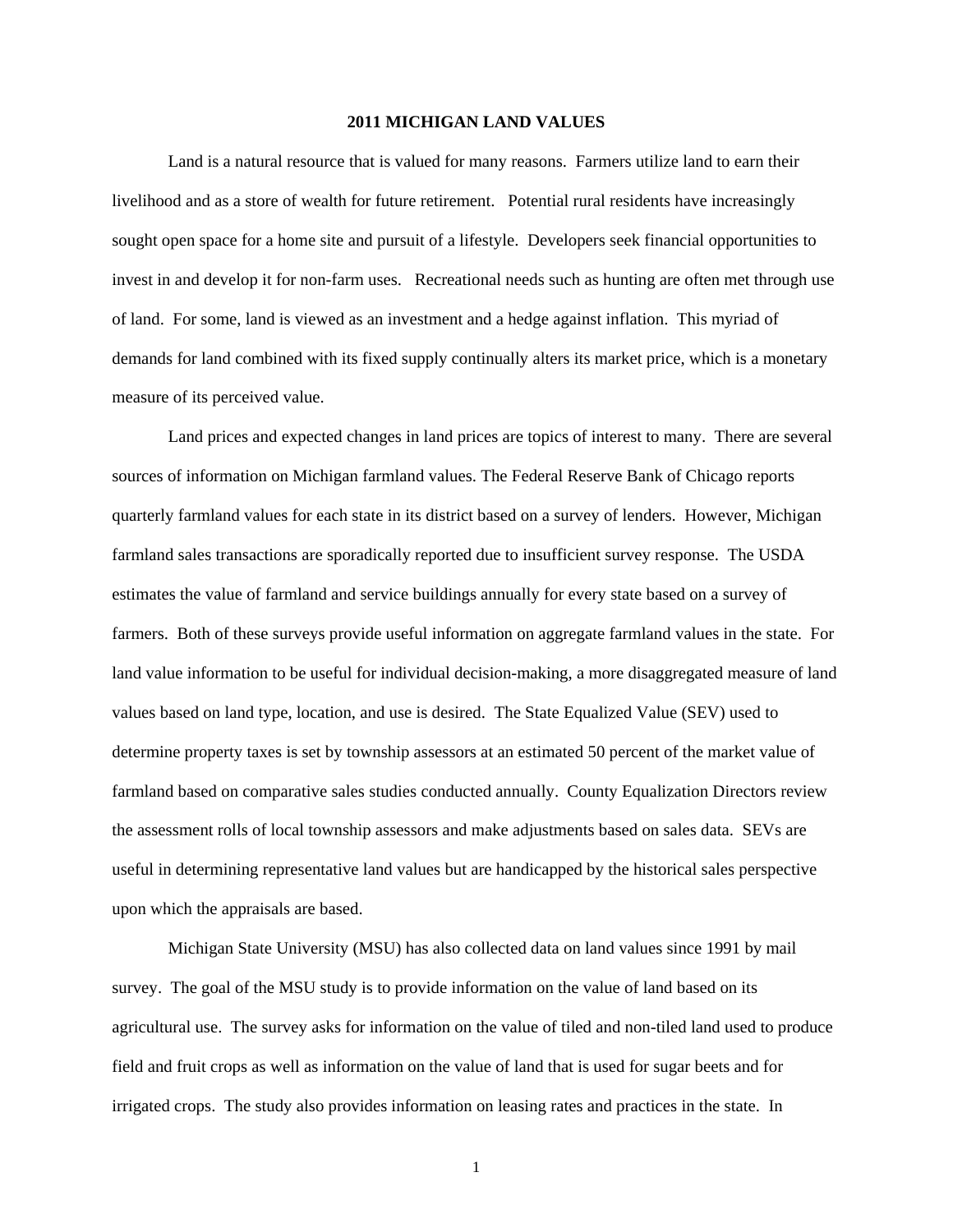addition, the study collects information on the non-agricultural use value of farmland. The remainder of this report contains the results for the MSU land value survey conducted in spring of 2011.

#### **Survey Method**

The survey sample consists of members of the Farm Managers and Rural Appraisers Association, Michigan Agricultural Lenders, County Equalization Directors in Michigan, and members of the Farm Bureau Advisory Committees on feed grains, oil seeds, wheat, dry beans and sugar beets. After accounting for overlap between the different groups, the total sample consisted of 600 potential respondents. A total of 210 questionnaires were returned with useable information. There were 163 responses received from the southern half of the Lower Peninsula (Area 2 in Figure 1). The remaining 47 responses were received from the Upper and Northern Lower Peninsula (Area 1 in Figure 1). This is a reasonable correspondence between the location of respondents and the geographic distribution of agricultural production in the state. Figure 1 shows the distribution of respondents by county and Figure 2 shows the total number of responses by the Agricultural Statistics District in the state.

It should be noted that some respondents might have been reporting for a group of individuals who received the questionnaire, such as a Farm Credit Service branch or an appraisal group. It is also important to recognize that the survey respondents, in many cases, were experts on land values in their areas. These people often had access to a significant amount of land appraisal, transaction, and leasing information.

Each sample member received a cover letter encouraging their participation in the study and a two-page questionnaire asking for information on farmland. A summary of the survey results is provided to the respondents upon request. The questionnaire was mailed in April of 2011. A postage paid return envelope was provided to minimize the cost to potential respondents. A follow-up letter asking for participation in the survey and a second copy of the questionnaire was sent to non-respondents approximately four weeks after the original questionnaire was sent. Copies of the questionnaire used in the survey are included in the Appendix.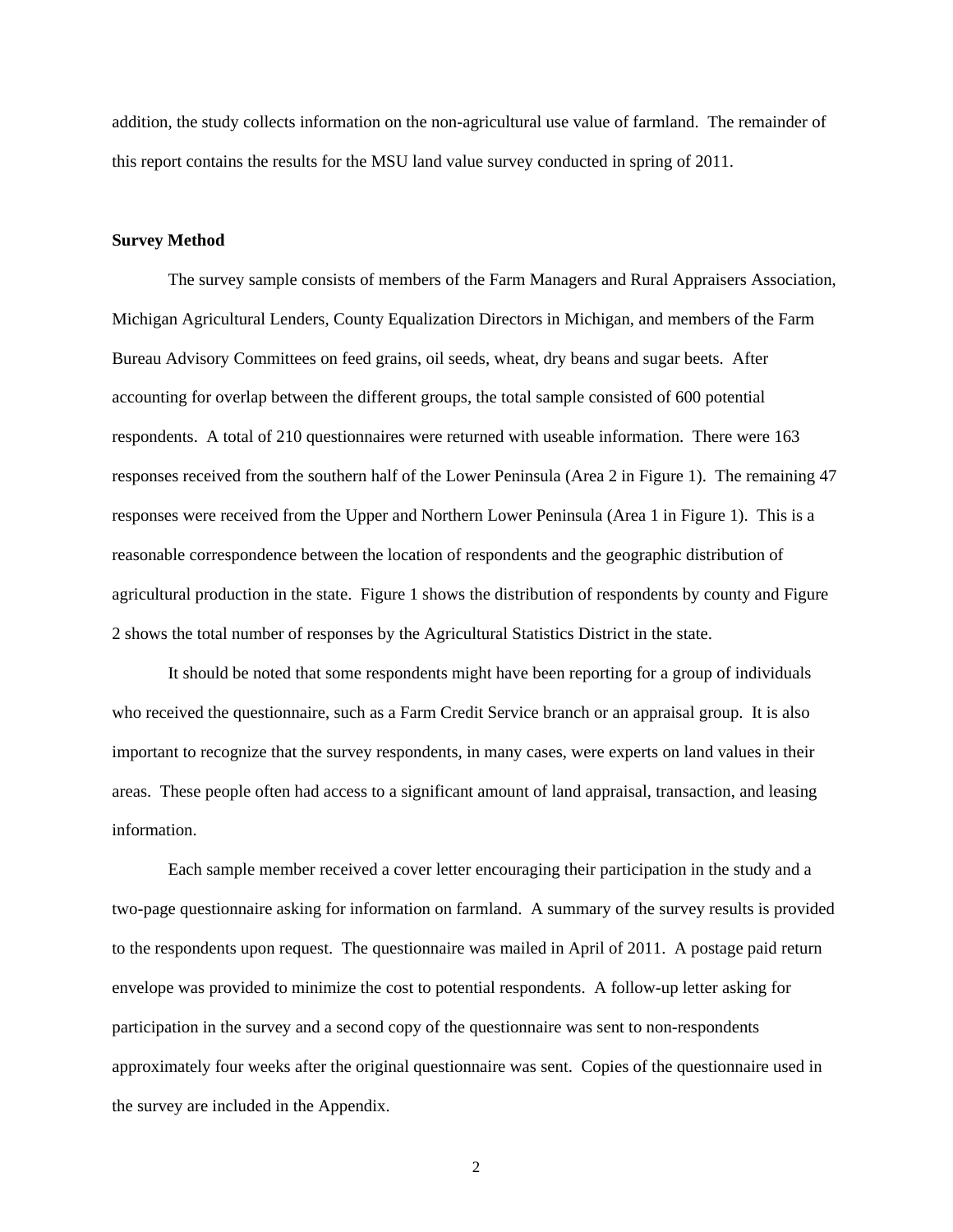

**Figure 1. Farmland Value Questionnaire Responses**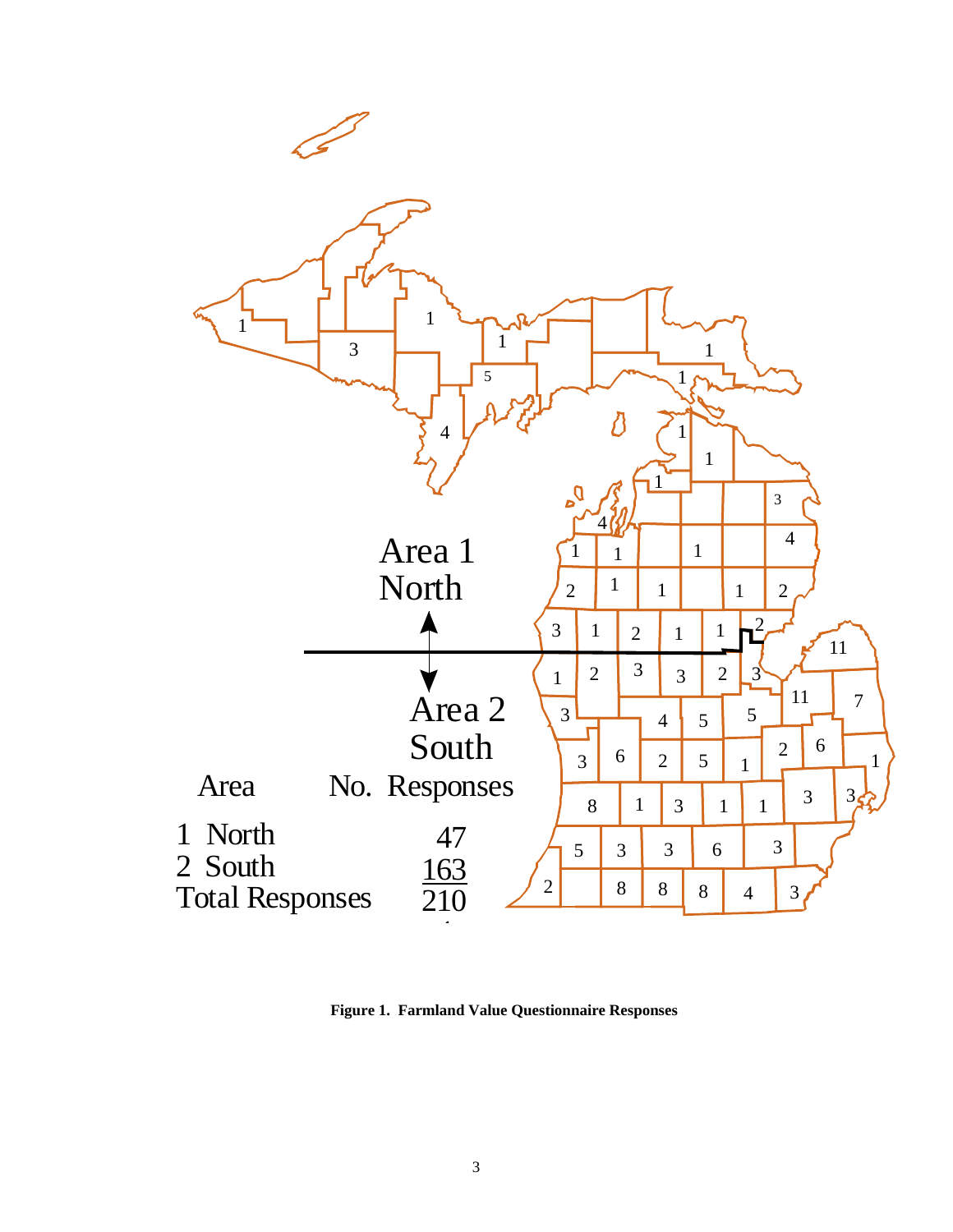

**Figure 2**. **Agricultural Statistics Districts and Number of Respondents**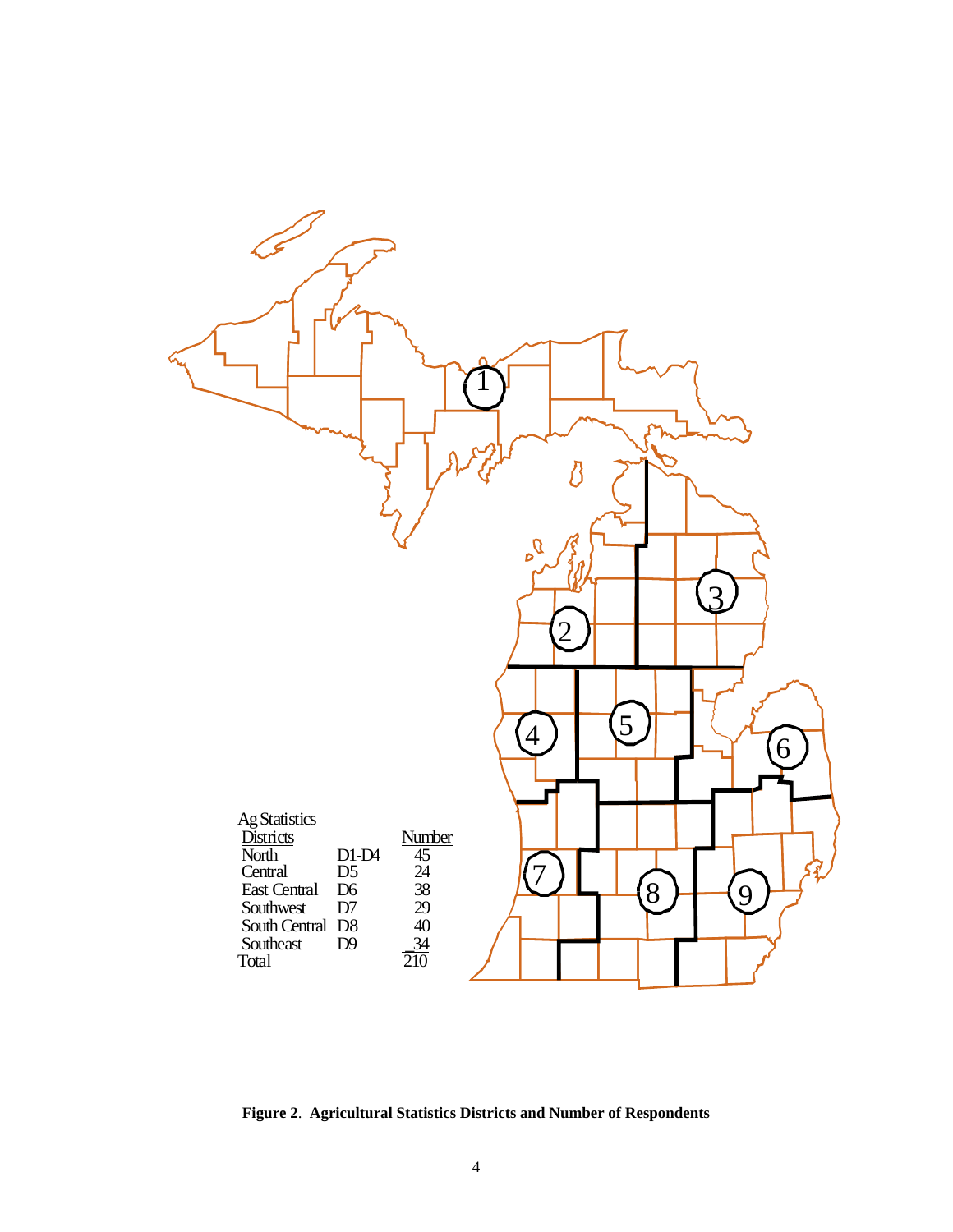#### **Data Gathering**

Respondents were requested to provide for their geographic areas the current agricultural-use value of the farmland, the change in value during the last year, the expected change in value during the next year, and the cash rental rate. In addition, information on the non-agricultural-use value of farmland was requested. Estimates on agricultural-use values for farmland were reported separately for tiled (nonirrigated) field crops, non-tiled field crops, fruit, sugar beets, and irrigated land. Price data on nonagricultural use land values were collected for residential, commercial, and recreational development. The respondents were also asked to indicate the county or counties to which their information corresponds. In addition, an opportunity was provided for each respondent to rank the major agricultural factors influencing land values and cash rents. Similarly, a ranking was requested of the major factors influencing land values in rural areas for land that appears destined to transition to non-agricultural uses.

In order to account for potentially large differences in soil and climate characteristics, information is reported separately for different regions of the state. Results are reported for two halves of the state, the southern-lower peninsula and the upper and northern-lower peninsula, which are split at a line running from Oceana County across to Bay County as shown in Figure 1. Results are also reported for the nine "Agricultural Statistics Districts" across the state. The results for Districts 1 through 4 are combined because of a low number of responses in that region. In addition, results are only reported for each question when at least five responses were received for a reporting area. The limited number of responses in some geographic areas resulted in unreported data.

Efforts were made to report only the value of land in its agricultural production use. However, it is difficult to separate out non-agricultural influences on land prices, so the agricultural-use values will certainly display some non-agricultural-use impacts. The magnitude of these influences will vary across local regions in state. The influences of non-agricultural factors on farmland values are addressed in more detail later in the report.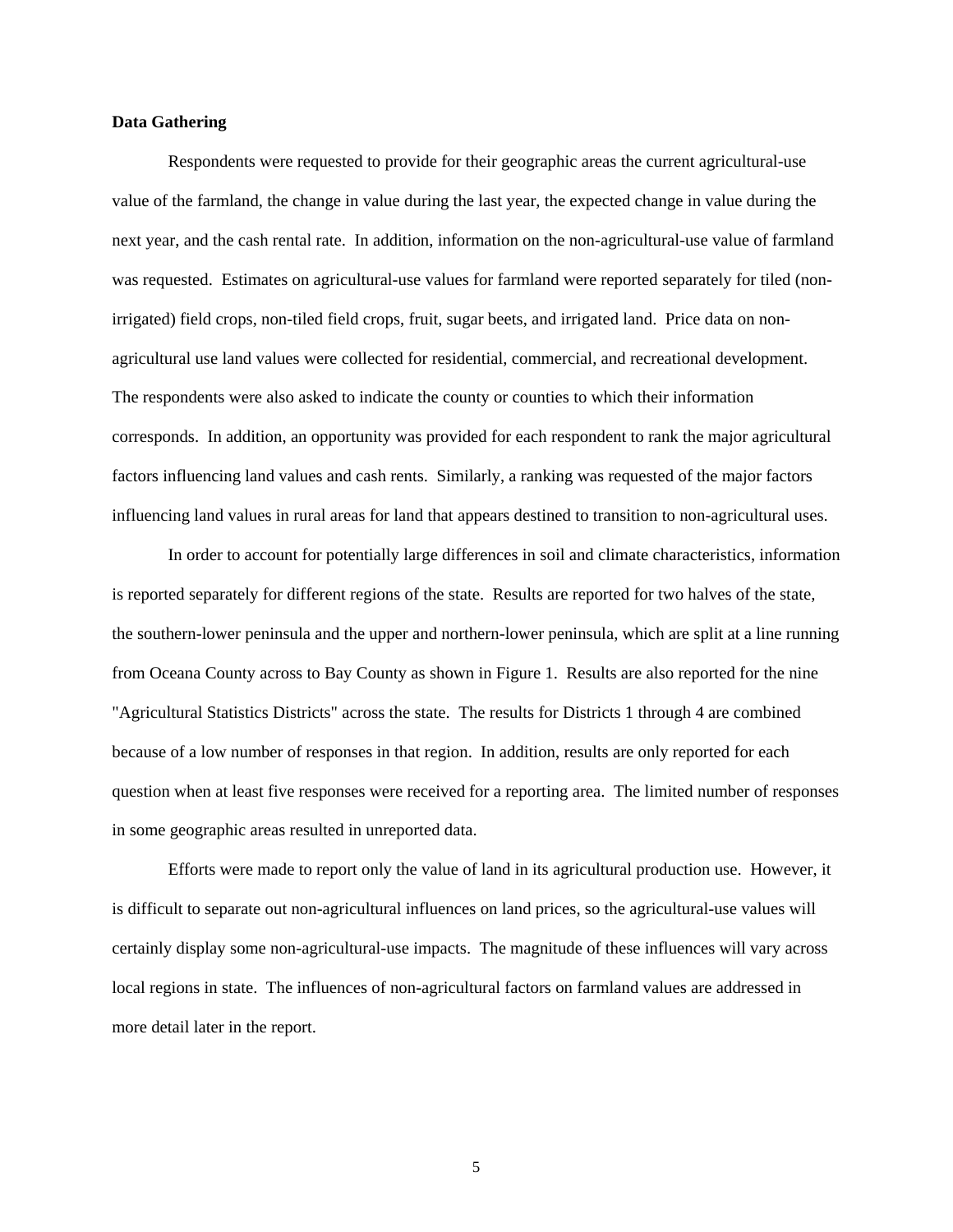#### **Agricultural-Use Farmland Values**

#### *Average Farmland Values*

Average farmland values are reported in Table 1 for different regions in the state. In the Southern Lower Peninsula, the average value of tiled field cropland was \$3,764 per acre while non-tiled field cropland averaged \$3,140 per acre. In the Upper and Northern Lower Peninsula field crop land averaged \$1,847 and \$1,678 per acre for tiled and non-tiled, respectively.

|                                     | Land Use            |                         |                      |           |                       |  |  |
|-------------------------------------|---------------------|-------------------------|----------------------|-----------|-----------------------|--|--|
| Region                              | Field Crop<br>Tiled | Field Crop<br>Non-Tiled | Sugar<br><b>Beet</b> | Irrigated | Fruit<br><b>Trees</b> |  |  |
|                                     |                     |                         |                      |           |                       |  |  |
| Michigan                            | \$3,472             | \$2,823                 | \$4,062              | \$4,147   | \$6,880               |  |  |
| Southern Lower<br>Peninsula         | 3,764               | 3,140                   | 4,345                | 4,625     | 6,909                 |  |  |
| Upper & Northern<br>Lower Peninsula | 1,847               | 1,678                   | 2,207                | 2,201     | 6,800                 |  |  |
| Districts 1-4                       | 1,950               | 1,746                   | N/A                  | 2,176     | 5,960                 |  |  |
| District 5                          | 3,058               | 2,846                   | 3,577                | 3,466     | N/A                   |  |  |
| District 6                          | 4,337               | 3,315                   | 4,631                | 5,329     | N/A                   |  |  |
| District 7                          | 4,237               | 3,795                   | N/A                  | 6,147     | 8,333                 |  |  |
| District 8                          | 3,196               | 2,743                   | 4,083                | 3,736     | N/A                   |  |  |
| District 9                          | 3,592               | 2,974                   | N/A                  | 4,678     | N/A                   |  |  |

**Table 1 Michigan Average Agricultural Land Values, 2011** 

Note: Results were only reported when a minimum of five responses were received.

For land producing grains, soybeans, and other field crops, Agricultural Statistics Districts 7 and 6 in Southern Michigan had the highest agricultural land values. District 6 in the southwest had the highest average values for field cropland tiled \$4,337 per acre and District 7 was the next highest for field cropland tiled at \$4,237 per acre. While field cropland non-tiled for District 7 and 6 was just the opposite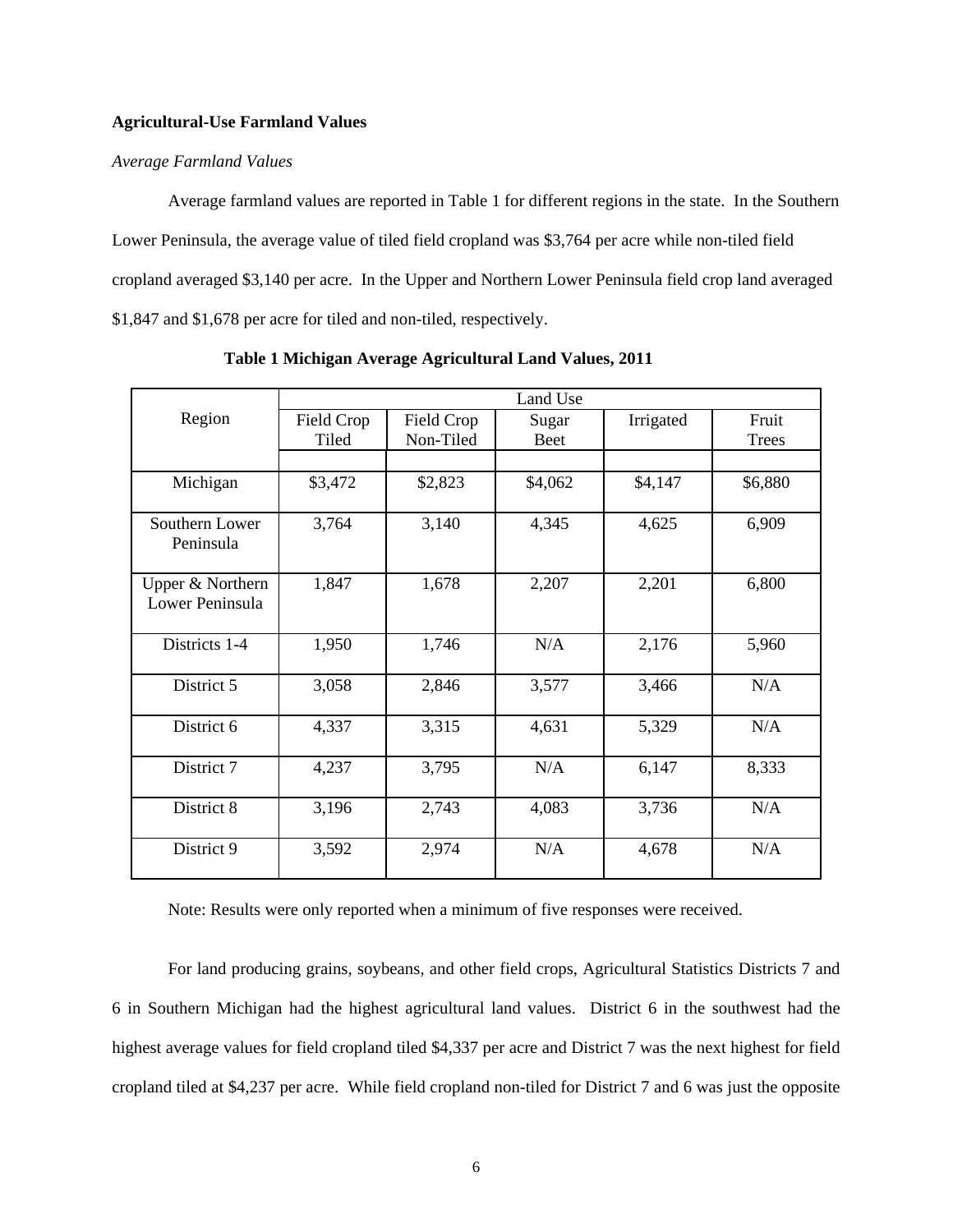as cropland tiled in value at \$3,795 and \$3,315 per acre, respectively. Values in these areas appear to be the highest in the state and probably reflect the influence of agricultural demand. The South Central (D8) and Central (D5) Districts had somewhat lower average values for tiled cropland ranging from \$3,196 to \$3,058 per acre and values ranging from \$2,743 to \$2,846 per acre for non-tiled cropland. Both district values increased over the 2010 reported values.

 Land that produces higher valued crops can support a higher investment cost per acre of land. Fruit and sugar beets are commodities produced in Michigan that tend to generate both a higher gross and higher net income per acre. The highest priced agricultural land in Michigan are those acres producing fruit located in proximity to Lake Michigan. The climatic effects of Lake Michigan not only enable fruit production but also provide location amenities associated with Lake Michigan. This land planted to fruit trees is highly valued not only because of its earnings potential from the harvested fruit but also because of non-agricultural demand due to its location (e.g. view and access to Lake Michigan). Land values reported for fruit tree acres averaged \$6,880 per acre across Michigan; this was slight decrease of \$446 per acre over the 2010 Michigan Land Survey value of \$7,326 per acre. This may be a result of a higher value being placed on the non-agricultural aspect of the land value. The highest values reported for fruit tree acreage in 2011 was \$8,333 in (D7) Southwest District.

 Land that can support sugar beets in its crop rotation averaged \$4,062 per acre with the sugar beet production being concentrated in the East Central and South East Districts. Michigan sugar beet land in 2010 average \$3,643: a 11.5% increase in the 2011 price of Michigan sugar beet land.

Irrigated land value in 2011 averaged \$4,147 per acre in the state, a 9.2% increase over the 2010 price. Most responses on irrigated land values came from East Central, Southwest and Southeast Michigan. Irrigated land in the Southwest District (D7) typically used for seed corn production and some specialty crops, averaged \$6,147 per acre.

 Fruit tree land value in 2011 averaged \$6,880 per acre in the state, a 6.0% decrease over the 2010 price. Most responses on fruit land values came from District 2, 4, and 7, North and Southwest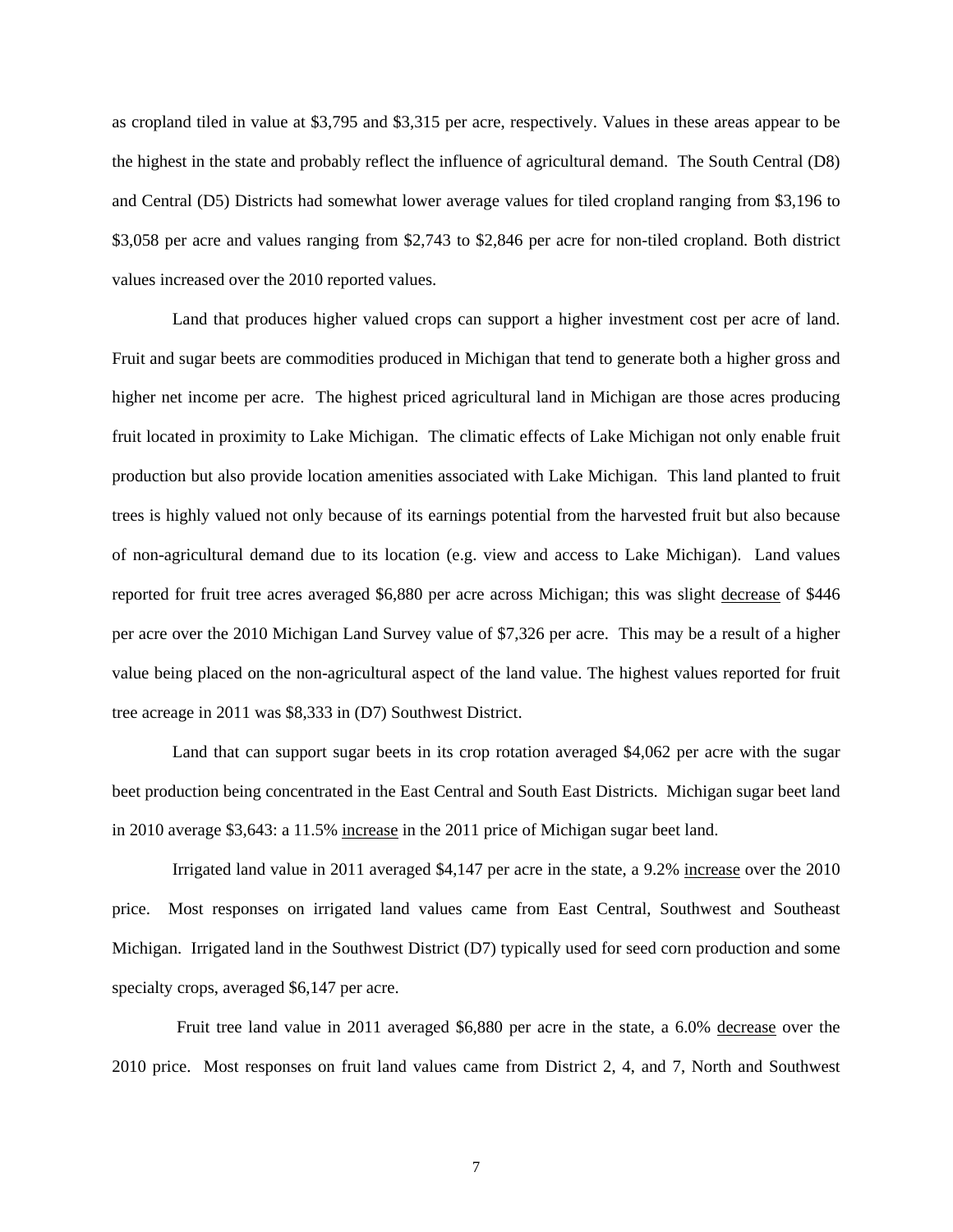Districts of Michigan. Fruit tree land in the North (D2, D4) averaged \$6,800 per acre and Southwest District (D7) averaged \$8,333 per acre, these acres are typically used for cherry, apples, and peaches.

#### *Change in Farmland Values*

The changes in Michigan farmland values during the last 12 months along with the expected changes during the next 12 months are shown in Table 2. In the Southern Lower Peninsula, field cropland values increased in 2011 from the levels observed in 2010 for tiled land and non-tiled land, 6.4% and 6.8% respectively. In the Upper Peninsula and Northern Lower Peninsula, land values for field crops increased 1.0% for tiled land, and 0.3% for non-tiled land. Districts (D9 and D1- D4) reported the lowest annual rate increase in value for field cropland tiled land of 1.7% and 1.4%, respectively, and reported an annual rate increase in value for non-tiled of 8.3% and 0.6%, respectively.

|                                                        | <b>Type of Land Use</b> |                                   |              |                                       |              |                                 |              |                          |              |                                 |
|--------------------------------------------------------|-------------------------|-----------------------------------|--------------|---------------------------------------|--------------|---------------------------------|--------------|--------------------------|--------------|---------------------------------|
| <b>Regions</b>                                         |                         | <b>Field Crop</b><br><b>Tiled</b> |              | <b>Field Crop</b><br><b>Non-Tiled</b> |              | <b>Sugar Beet</b>               |              | <b>Irrigated</b>         |              | <b>Tree Fruit</b>               |
|                                                        | Last<br>Year            | Expected<br><b>Next</b><br>Year   | Last<br>Year | Expected<br><b>Next</b><br>Year       | Last<br>Year | Expected<br><b>Next</b><br>Year | Last<br>Year | Expected<br>Next<br>Year | Last<br>Year | Expected<br><b>Next</b><br>Year |
| Michigan                                               | 5.4                     | 3.7                               | 5.3          | 3.9                                   | 8.5          | 4.4                             | 5.0          | 3.5                      | 1.9          | 2.8                             |
| <b>Southern Lower</b><br>Peninsula                     | 6.4                     | 3.7                               | 6.8          | 4.6                                   | 9.9          | 4.7                             | 6.0          | 3.4                      | $-0.8$       | 1.8                             |
| <b>Upper and</b><br><b>Northern Lower</b><br>Peninsula | 1.0                     | 3.7                               | 0.2          | 1.7                                   | N/A          | N/A                             | 1.0          | 3.9                      | 9.4          | 5.6                             |
| District 1-4                                           | 1.4                     | 3.4                               | 0.6          | 2.1                                   | N/A          | N/A                             | 1.7          | 3.8                      | 5.2          | 3.8                             |
| District 5                                             | 4.7                     | 4.5                               | 5.3          | 4.5                                   | 5.4          | 4.2                             | 5.0          | 5.2                      | N/A          | N/A                             |
| District 6                                             | 13.6                    | 4.9                               | 12.0         | 4.9                                   | 12.4         | 6.0                             | 13.2         | 4.6                      | N/A          | N/A                             |
| District 7                                             | 2.8                     | 2.2                               | 3.2          | 3.0                                   | N/A          | N/A                             | 8.5          | 4.6                      | 0.0          | 1.4                             |
| District 8                                             | 3.5                     | 3.3                               | 2.8          | 2.7                                   | 3.7          | 1.0                             | 3.4          | 2.3                      | N/A          | N/A                             |
| District 9                                             | 1.7                     | 2.9                               | 8.3          | 7.9                                   | N/A          | N/A                             | 4.0          | 1.5                      | N/A          | N/A                             |

**Table 2 Percentage Change in Michigan Farmland Value, 2011** 

Note: Results were only reported when a minimum of five responses were received.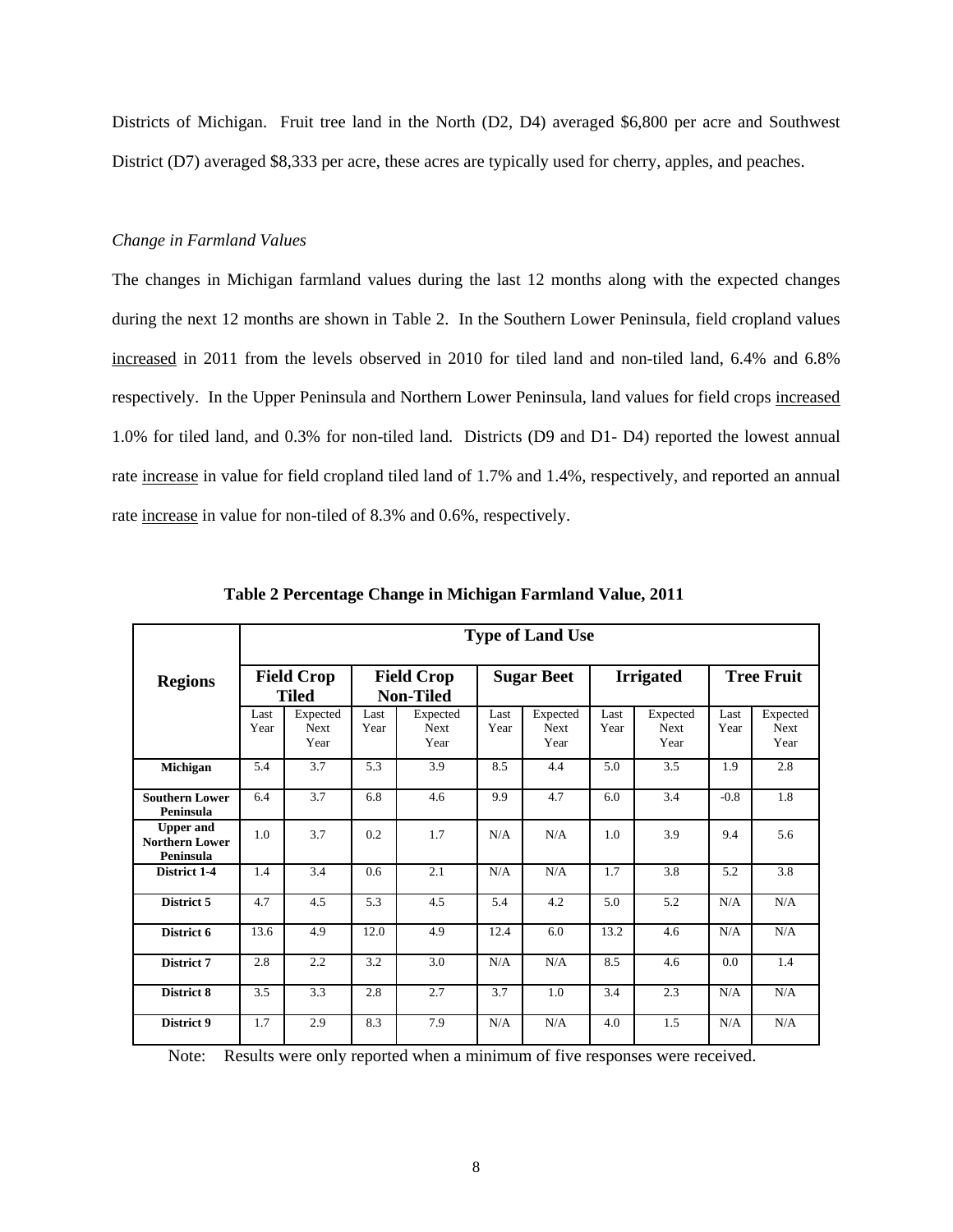For the previous five years, the Southern Lower Peninsula has had the highest annual rate of increase in land values, averaging  $4.84\%$ .<sup>[1](#page-12-0)</sup>

Expectations on changes in Michigan farmland values indicate that land should increase in value in 2012 over the 2011 values. The largest expectations on changes in percentage land value were for District 6 at 4.9% for tiled and District 9 at 7.9% for non-tiled. Field crop tiled land values in Michigan are expected to increase by 3.7% tiled cropland and 3.9% for non-tiled cropland. For the Central District (D5) expected to increase by 4.5% tiled cropland and 4.5% for non-tiled cropland. Sugar beet land values increased by 8.5% in 2011 and are expected to increase about 4.4% in 2012. Overall, irrigated land values increase of 5.0% in value and are expected to increase 3.5% during the upcoming year. District (D6) irrigated land values have the largest increase in value of 13.2% over last year and is expected to increase in value for next year of 4.6%.

#### **Farmland Leasing**

Leasing or renting of land provides an alternative method for farmers to gain control of land. Table 3 reports on land leasing activity in Michigan and indicates that 53.80% which is more than half of the crop acres in Michigan are controlled by lease. Cash leasing is the predominant form of land rental with 82.4.0% of leased land in Michigan controlled by cash rental arrangements.

#### *Crop Acres Leased*

 $\overline{\phantom{a}}$ 

In the Southern Lower Peninsula, an estimated 55.1% of field crop acres appear to be controlled by leases, while 49.0% of the cropland in the Upper and Northern Lower Peninsula is leased. The highest amount of leasing occurs in the South Central District (D8) where 65.3% of the cropland is leased. As with the entire State cash rent is the predominant leasing arrangement in all reporting districts of Michigan.

Farms featuring fruit production appear to be an exception to heavy use of leasing for agricultural crops. One possible explanation for this difference is the long term investment required for production of

<span id="page-12-0"></span><sup>&</sup>lt;sup>1</sup> Percentage change calculated using previous Michigan Farmland Value Surveys for tiled and non-tiled values.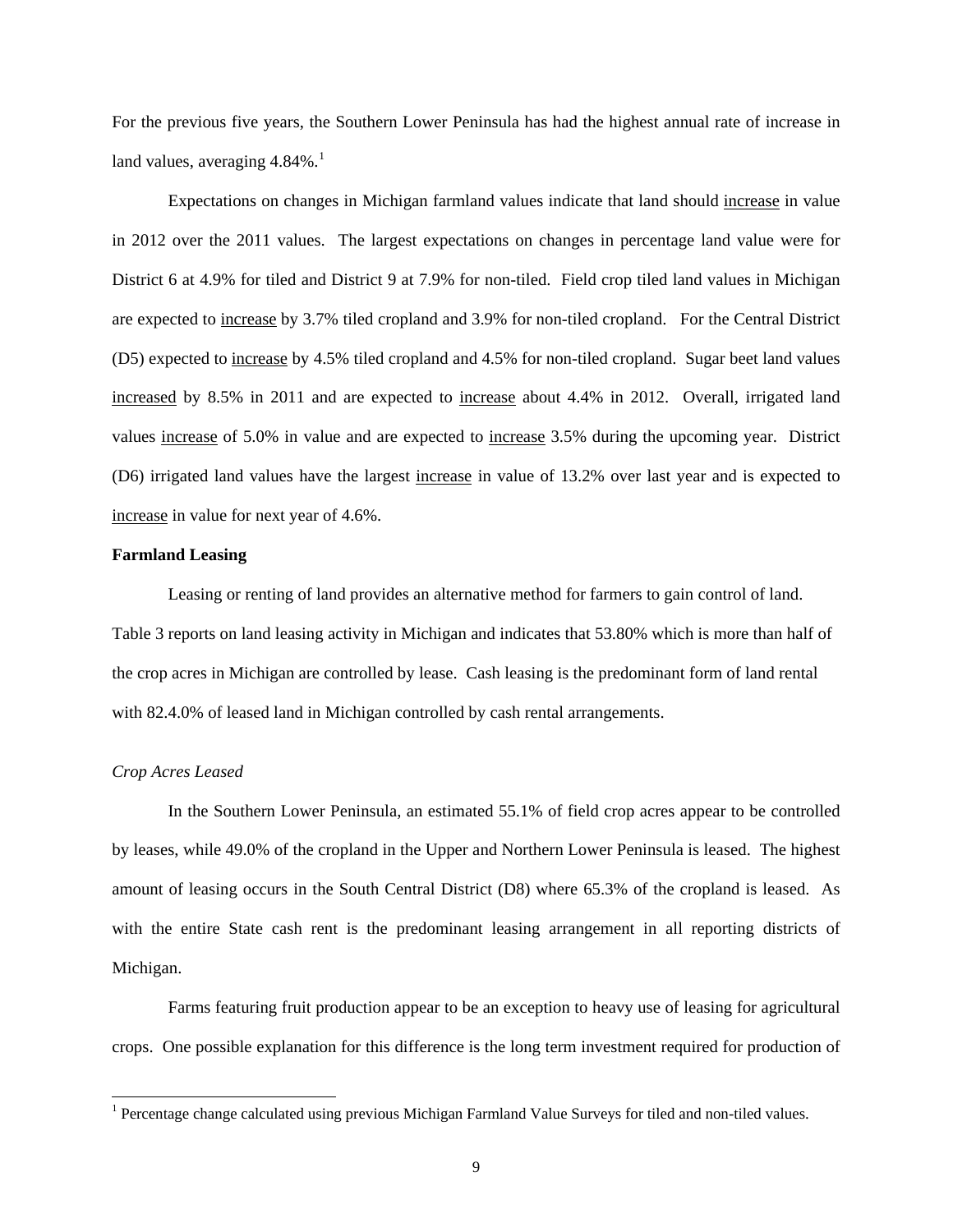tree fruit. As renting provides flexibility in control of the land for both the lessee and lessor. This flexibility is not to the advantage for someone considering an investment in trees, which require several years of cash outflow before trees bear fruit. Because tree fruit is a long-term investment, leasing arrangements depend upon the age of the trees and expectation for maintenance.

| <b>Region</b>                                | <b>Crop Acres</b><br><b>Leased</b> | <b>Land Leased</b><br><b>Under Cash Lease</b> | <b>Fruit Acres</b><br><b>Leased</b> |
|----------------------------------------------|------------------------------------|-----------------------------------------------|-------------------------------------|
| Michigan                                     | 53.8%                              | 82.4%                                         | 16.6%                               |
| Southern Lower Peninsula                     | 55.1                               | 81.3                                          | 16.5                                |
| <b>Upper and Northern</b><br>Lower Peninsula | 49.0                               | 87.6                                          | 17.0                                |
| Districts 1-4                                | 44.6                               | 84.7                                          | 16.7                                |
| District 5                                   | 52.6                               | 76.9                                          | N/A                                 |
| District 6                                   | 50.7                               | 78.9                                          | N/A                                 |
| District 7                                   | 47.2                               | 84.2                                          | 11.9                                |
| District 8                                   | 65.3                               | 85.5                                          | 21.4                                |
| District 9                                   | 59.4                               | 83.4                                          | 20.0                                |

**Table 3 Characteristics of Leased Farmland in Michigan, 2011**

Note: Results were only reported when a minimum of five responses were received.

#### *Cash Rent Levels*

Cash rental arrangements provide the opportunity for a landowner to receive a fixed payment from a tenant who gains control of the land in exchange for their payment. Cash rental amounts and their relationship to land values are shown in Table 4. Cash rents in the Southern Lower Peninsula averaged \$126 per acre for tiled cropland and averaged \$95 for non-tiled cropland. In the Upper and Northern Lower Peninsula, tiled field cropland rented for an average of \$58 per acre and non-tiled cropland rented for an average of \$37 per acre. The highest rent levels for field cropland were found in the East Central (D6) where tiled land commanded an average cash rent of \$146 per acre. Sugar beet land in Michigan rented for an average of \$165 per acre, and irrigated cropland rented for \$197 per acre. The cash rent values for Michigan tiled field cropland cash rent of \$117 per acre for the state an increased of \$9 per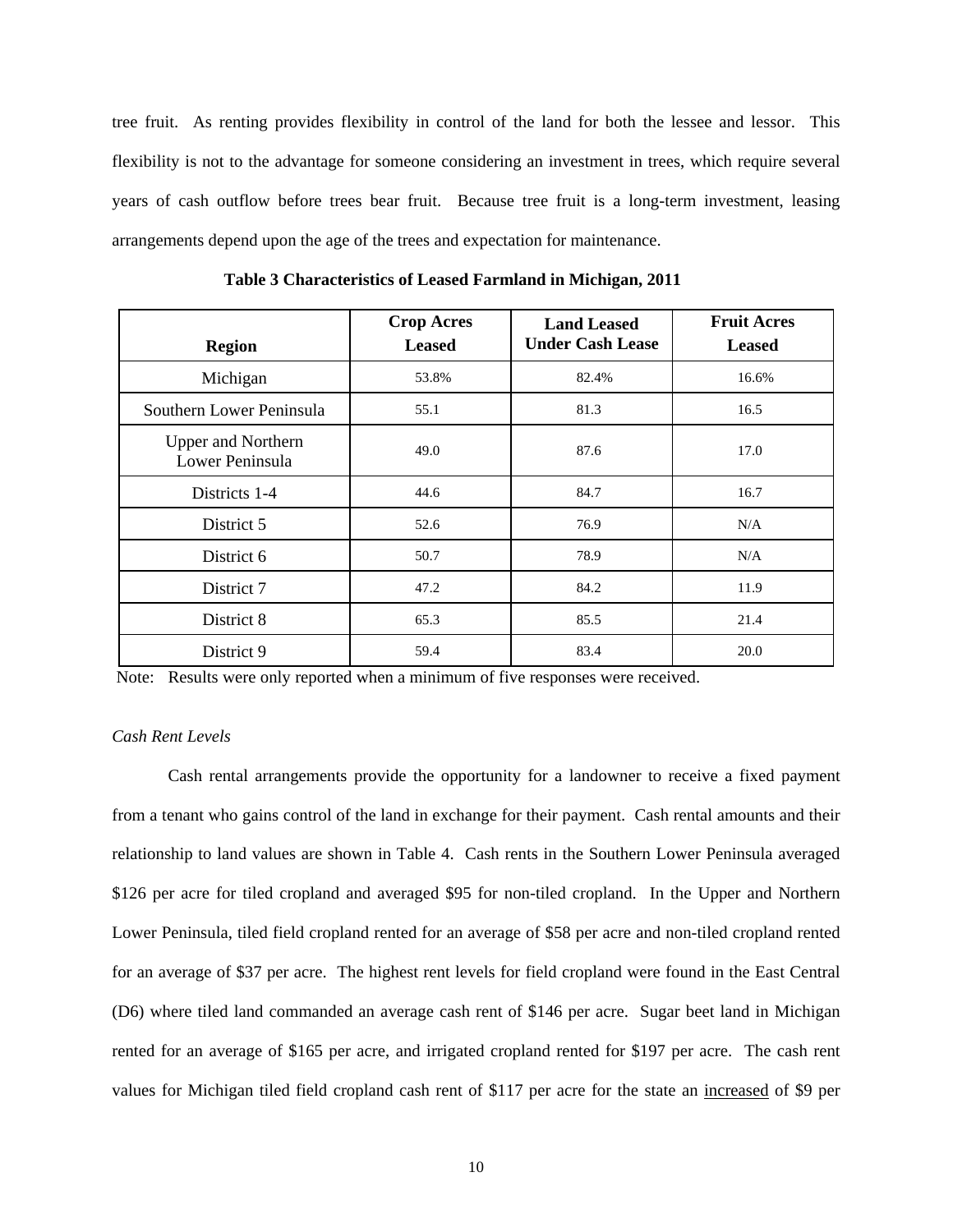acre, from the previous year. Cash rental rates for Michigan cropland were up for sugar beet acres at \$7 per acre and rental rates for non-tiled land were up \$9 per acre from last year. The reported rental rates for 2011 indicate that rates increased for tiled, non-tiled, sugar beet cropland and irrigated cropland over last year.

|                                                        | <b>Type of Land Use</b> |                         |      |                                        |       |                   |       |                  |
|--------------------------------------------------------|-------------------------|-------------------------|------|----------------------------------------|-------|-------------------|-------|------------------|
| <b>Region</b>                                          |                         | <b>Field Crop Tiled</b> |      | <b>Field Crop Non-</b><br><b>Tiled</b> |       | <b>Sugar Beet</b> |       | <b>Irrigated</b> |
|                                                        | Rent                    | Value/<br>Rent          | Rent | Value/<br>Rent                         | Rent  | Value/<br>Rent    | Rent  | Value/<br>Rent   |
| Michigan                                               | \$117                   | 33                      | \$85 | 40                                     | \$165 | 26                | \$197 | 25               |
| <b>Southern Lower</b><br>Peninsula                     | 126                     | 32                      | 95   | 36                                     | 173   | 26                | 206   | 24               |
| <b>Upper and</b><br><b>Northern Lower</b><br>Peninsula | 58                      | 38                      | 37   | 61                                     | 94    | 28                | 121   | 33               |
| District 1-4                                           | 62                      | 38                      | 37   | 63                                     | N/A   | N/A               | 96    | 37               |
| District 5                                             | 104                     | 33                      | 85   | 42                                     | 142   | 26                | 166   | 19               |
| District 6                                             | 146                     | 31                      | 100  | 34                                     | 182   | 26                | 187   | 30               |
| District 7                                             | 128                     | 36                      | 104  | 40                                     | N/A   | N/A               | 255   | 26               |
| <b>District 8</b>                                      | 110                     | 30                      | 91   | 32                                     | 166   | 25                | 198   | 20               |
| District 9                                             | 123                     | 30                      | 94   | 34                                     | N/A   | N/A               | 230   | 21               |

 **Table 4 Average Cash Rent and Value Multipliers for Michigan Agricultural Land Use, 2011** 

Note: Results were only reported when a minimum of five responses were received.

The value-to-rent ratios presented in Table 4 were calculated by dividing the land value reported by each respondent by the corresponding cash rent value reported by the same respondent. The value-torent ratio for tiled field crops was 32 in the Southern Lower Peninsula. This number means that land is valued 32 times the current rental rate. Southern Lower Peninsula sugar beet land had a value-to-rent ratio of 26, while irrigated land's value-to-rent ratio was 24. In the Upper and Northern Lower Peninsula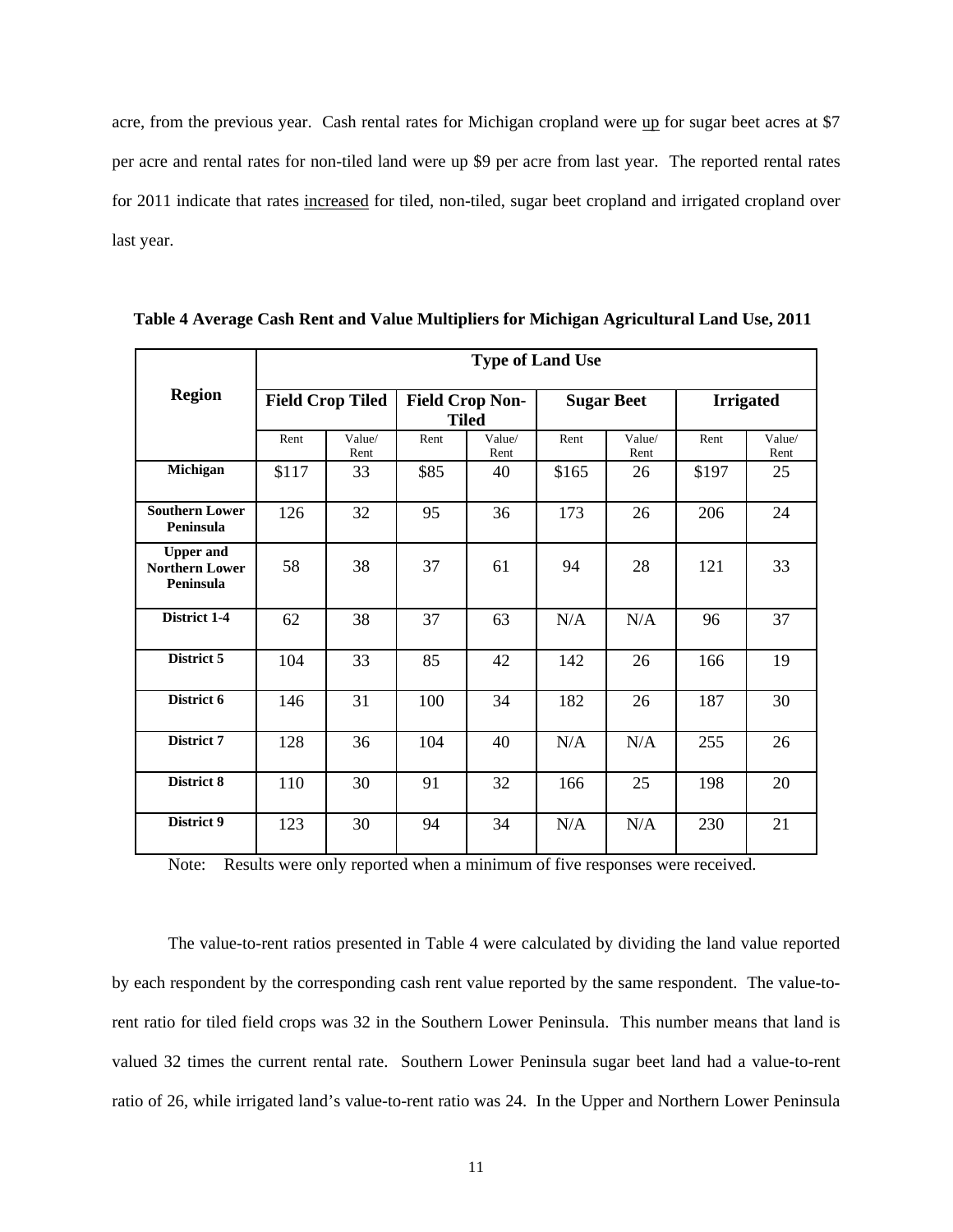the ratio for field cropland tiled was 38. These value-to-rent ratios in Michigan remained constant in 2011 indicating that land prices and cash rents, both increased for 2011. The lower value-to-rent ratios appear to be in areas where land values have decreased, primarily in the Upper & Northern Peninsula of Michigan. In the central part of Michigan the value-to-ratios increased slight with land values increasing.

The current price of land is a direct function of the future cash flows expected (or speculated) to be generated by the land. Expected future cash flows are "capitalized" into the price of the land today, increasing or decreasing its value relative to the current year's cash flow. In other words, higher expected future cash flows translate into higher value-to-rent ratios and lower expected cash flows translate into lower value-to-rent ratios. As speculation and expectations change about future cash flows, the resultant value-to-rent ratio will change. The value-to-rent ratio calculation and movement is analogous to the price/earnings ratio in equity stocks and funds traded on national exchanges. Four possible situations for a the value-to-rent ratios to change: 1) the market actually anticipates that future cash flows will grow at a faster rate than for alternative land parcels located in other areas and/or used for lower valued purposes; 2) the land may be switched to alternative uses with higher expected cash flows in the future; 3) non-farm uses of the land in the future may provide higher cash flows than those expected from current land use; or 4) the market views the future cash flows to be less risky than the cash flows from alternative land locations and is therefore willing to pay a higher price. When agricultural land is being transitioned out of agriculture and/or its ownership is changed, land values may increase but agricultural rental values may not increase proportionately as long as the acreage is used for agricultural purposes. It can be noted that the highest cash rents per acre in Michigan tend to be associated with higher projected incomes per acre (e.g., from irrigated acres producing higher valued crops and/or higher yields) but also tend to have the lowest value-to-rent ratios.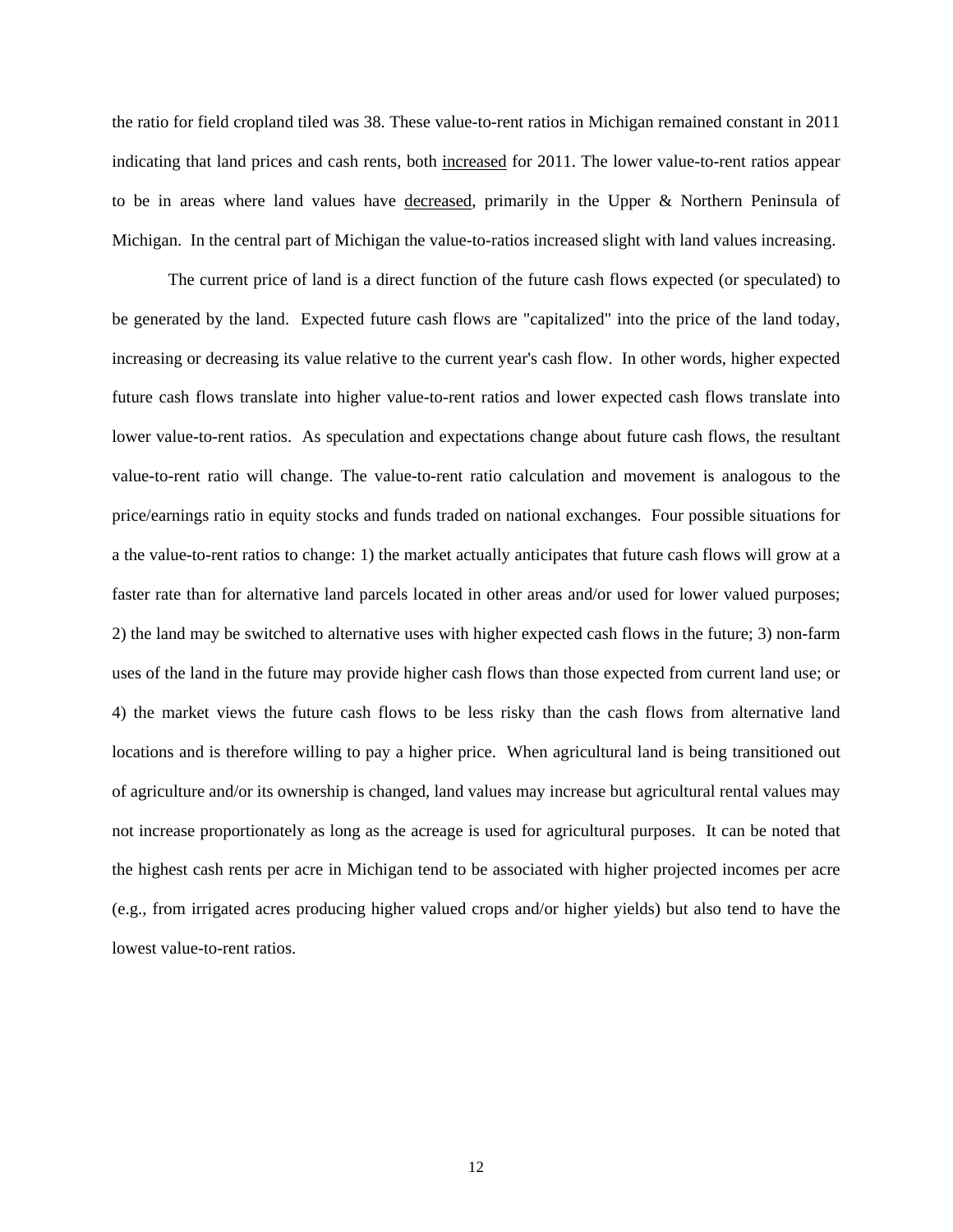#### **Non-Agricultural-Use Values of Farmland**

The value of farmland for development purposes are summarized in Table 5. In most cases, these values are significantly above the agricultural-use value of the land and therefore tend to exert upward pressure on surrounding farmland values. The average value of farmland being converted to residential development is \$6,929 per acre in the Southern Lower Peninsula and \$3,487 per acre in the Upper and Northern Lower Peninsula. The highest residential development values are found in the Southwest (D7) where the average value is \$11,273 per acre.

|                                              | <b>Type of Land Use</b> |                              |                     |  |  |  |  |
|----------------------------------------------|-------------------------|------------------------------|---------------------|--|--|--|--|
| <b>Region</b>                                | <b>Residential</b>      | <b>Commercial/Industrial</b> | <b>Recreational</b> |  |  |  |  |
| Michigan                                     | \$6,174                 | \$13,074                     | \$2,518             |  |  |  |  |
| Southern Lower<br>Peninsula                  | 6,929                   | 13,411                       | 2,646               |  |  |  |  |
| <b>Upper and Northern</b><br>Lower Peninsula | 3,487                   | 10,955                       | 2,122               |  |  |  |  |
| Districts 1-4                                | 5,049                   | 12,955                       | 2,010               |  |  |  |  |
| District 5                                   | 2,875                   | 9,213                        | 2,175               |  |  |  |  |
| District 6                                   | 6,217                   | 10,368                       | 2,633               |  |  |  |  |
| District 7                                   | 11,273                  | 15,091                       | 4,100               |  |  |  |  |
| District 8                                   | 6,102                   | 14,917                       | 2,380               |  |  |  |  |
| District 9                                   | 5,695                   | 16,091                       | 2,526               |  |  |  |  |

 **Table 5 Non Agricultural-Use Value of Undeveloped Land in Michigan, 2011**

Note: Results were only reported when a minimum of five responses were received.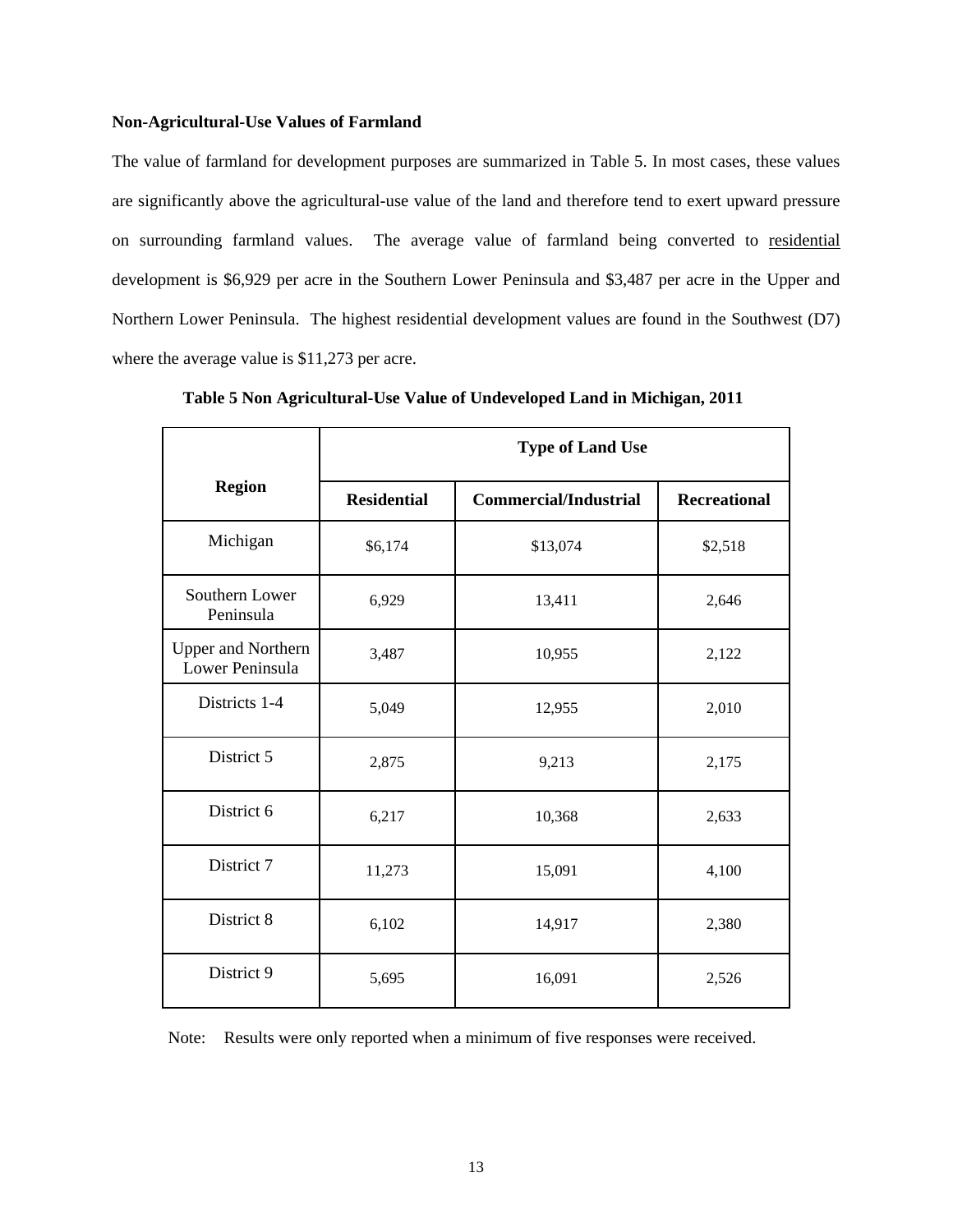The value of farmland being converted to commercial use was \$13,411 in the Southern Lower Peninsula and \$10,955 in the Upper and Northern Lower Peninsula. The average value for farmland that was converted to commercial use is approximately \$13,074 per acre for the state of Michigan. However, the variance in this data is quite high. The occasional extremely high values reported probably reflect the often-recited real estate mantra of "location, location, location."

The recreational development value of farmland was \$2,646 per acre in the Southern Lower Peninsula and \$2,122 per acre in the Upper and Northern Lower Peninsula. The highest average value for recreational development land was in the Southwest (D7) where land for recreational development averaged \$4,100 per acre. These reported price data on recreational values are also subject to a high variance because of the occasional extremely high value attributed to the unique amenities of a particular parcel of land.

#### **Major Factors Influencing Land Values and Rents in Michigan**

What drives agricultural land values? Respondents were provided the opportunity to indicate their perception of the importance of some agricultural-related factors that can influence farmland values and cash rents. On a scale from one to five with one being "Not Important" and five being "Very Important", respondents were asked to rank their perception of the importance of expansion by farmers, selected government programs, and certain prices. The actual items identified and requested for assessment are presented in question 6 of the survey instrument (see Appendix), and the results are presented in Table 6. For Southern Michigan, "Grain Prices," "Expansion by Farmers," and "Low Interest Rates" were the highest-ranking items, at 4.6, 4.4 and 4.0 respectively. Next in order of importance were "Milk Prices" and "Livestock Prices" with rating scores of 3.7 and 3.6, respectively. The 2008 Farm Bill provides a floor for prices of program crops and reduces the crop price risk to farmers. Crop prices and milk prices that are prevented from falling below the level provided by government programs should also provide support to land prices. Livestock prices that impact land price will vary by the predominant livestock in the reporting area. As commodity prices change cash flow also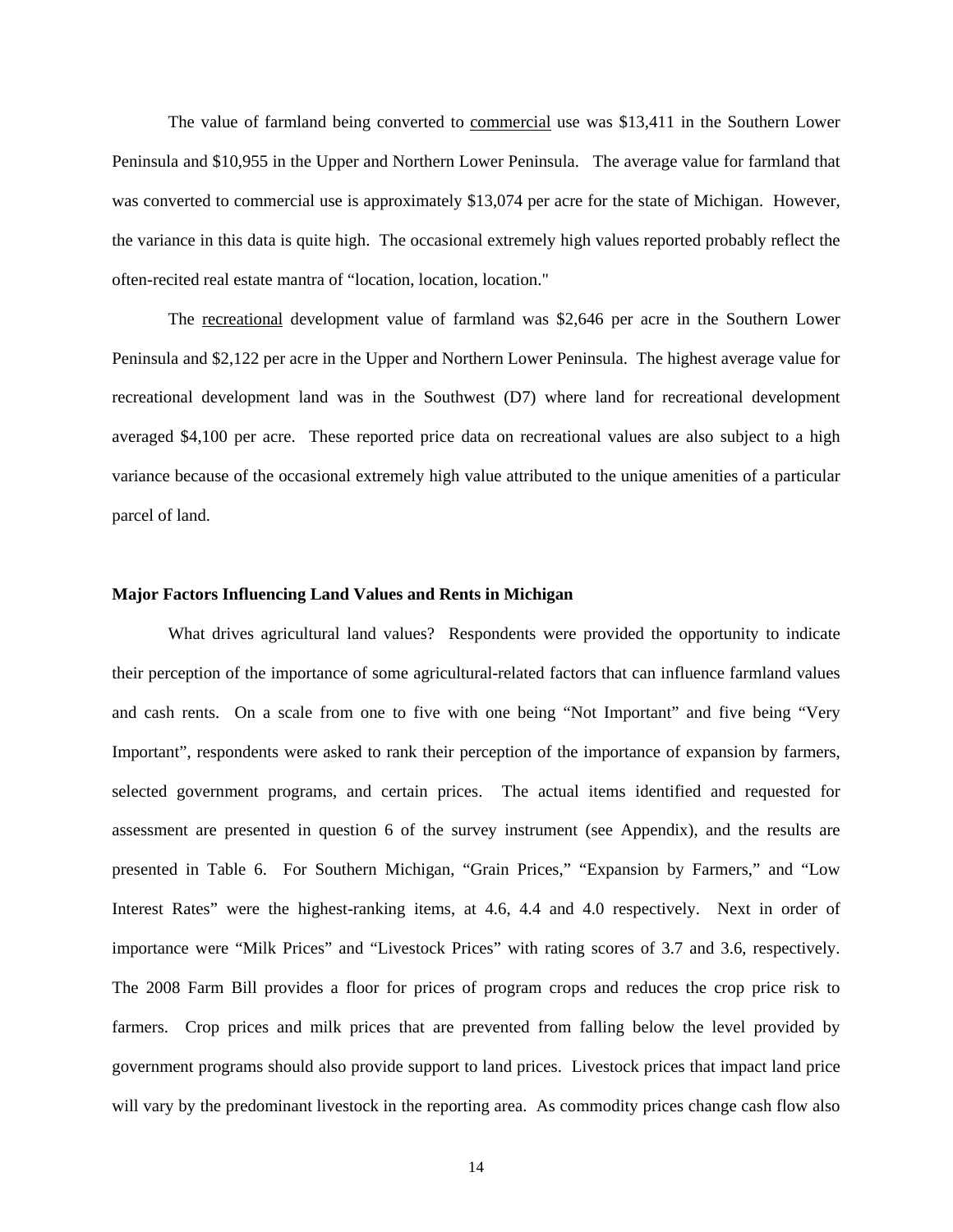changes which effect demand for agricultural land. Expansion by farmers suggests the strategy of lowering costs of production by exploiting the concept of economies of size (i.e., costs decrease as the fixed costs of controlling capital inputs, such as machinery, are spread over more acres) or the need for more land to support a possible expansion of the management team associated with the expansion. With lower interest rates, it is easier to manage the debt often associated with land purchases. The direction for land prices based on agricultural factors becomes less certain when low agricultural commodity and product prices are combined with the perceived need by farmers to lower unit cost of production by producing more units from an expanded land base.

|                                   |                                |        | <b>Government Programs</b>         |             | <b>Prices</b> |       |                  |             |
|-----------------------------------|--------------------------------|--------|------------------------------------|-------------|---------------|-------|------------------|-------------|
| <b>Regions</b>                    | <b>Expansion by</b><br>farmers | $CRP*$ | <b>Current</b><br><b>Farm Bill</b> | Low<br>Int. | Fruit         | Grain | <b>Livestock</b> | <b>Milk</b> |
| Michigan                          | 4.3                            | 2.4    | 2.5                                | 3.9         | 2.5           | 4.4   | 3.6              | 3.6         |
| <b>Southern Lower</b>             | 4.4                            | 2.3    | 2.4                                | 4.0         | 2.6           | 4.6   | 3.6              | 3.7         |
| <b>Upper &amp; North</b><br>Lower | 3.8                            | 2.5    | 2.6                                | 3.4         | 2.1           | 3.8   | 3.3              | 3.6         |
| District 1-4                      | 3.6                            | 2.5    | 2.6                                | 3.2         | 2.4           | 3.5   | 3.3              | 3.5         |
| District 5                        | 4.5                            | 2.3    | 2.4                                | 4.1         | 1.9           | 4.7   | 3.8              | 3.9         |
| District 6                        | 4.7                            | 2.0    | 2.2                                | 4.3         | 1.9           | 4.8   | 3.5              | 3.6         |
| District 7                        | 4.3                            | 2.4    | 2.6                                | 3.6         | 3.5           | 4.5   | 3.7              | 3.6         |
| District 8                        | 4.5                            | 2.4    | 2.4                                | 4.0         | 2.6           | 4.6   | 3.8              | 3.8         |
| District 9                        | 4.4                            | 2.7    | 2.6                                | 4.2         | 2.2           | 4.7   | 3.5              | 3.5         |

**Table 6 Rating Importance of Agricultural Factors Affecting Value of Michigan Farmland, 2011** 

Note: Response scale ranges from one to five with one designating not important and five designating very important.

\*CRP -- Conservation Reserve Program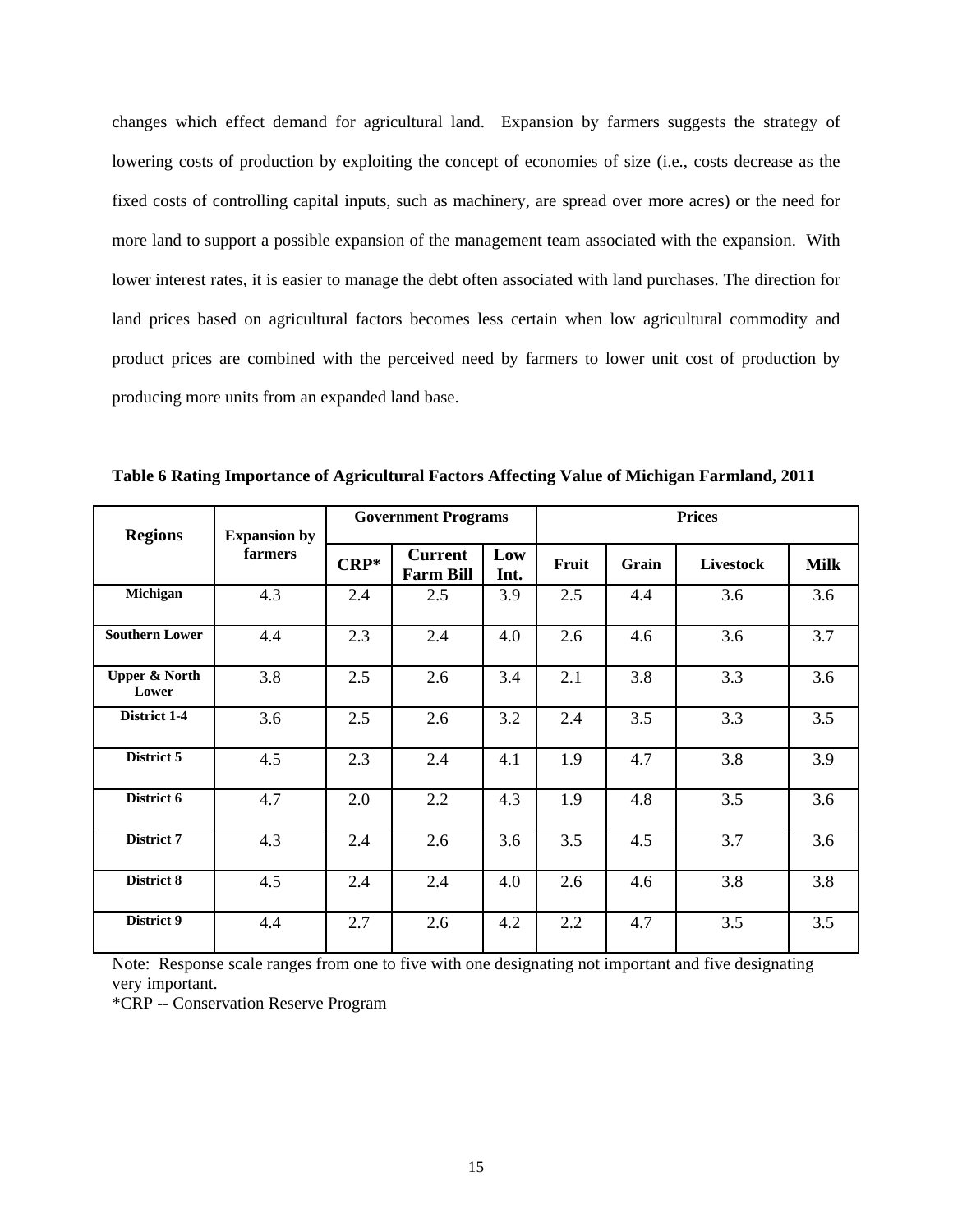For the Upper and the Northern Lower Peninsula, the two highest agricultural related factors influencing land prices were "Expansion by Farmers" and "Grain Prices" by farmers, with a score of 3.8 and a 3.8, respectively.

Assessing the importance of non-agricultural factors upon land values in rural areas for land that appears destined to transition from ownership by farmers was addressed with the final set of survey questions. It is recognized that many factors not related to agriculture can influence the value of agricultural land in Michigan. Table 7 summarizes the non-agricultural factors influencing land values for land in rural areas that appears to be transitioning out of agriculture.

| <b>Regions</b>                            | <b>Fishing</b><br><b>Access</b> | <b>Hunting</b><br><b>Access</b> | Home<br><b>Sites</b> | <b>Interest</b><br>Rate | <b>Development</b> | <b>Small</b><br>Farms | <b>Wood</b><br>Lots | Water<br><b>Access</b> |
|-------------------------------------------|---------------------------------|---------------------------------|----------------------|-------------------------|--------------------|-----------------------|---------------------|------------------------|
| Michigan                                  | 2.2                             | 3.5                             | 2.9                  | 3.6                     | 1.6                | 3.0                   | 3.0                 | 2.9                    |
| <b>Southern Lower</b><br><b>Peninsula</b> | 2.2                             | 3.3                             | 2.9                  | 3.7                     | 1.6                | 2.9                   | 2.9                 | 2.7                    |
| Upper &N.<br><b>Lower Peninsula</b>       | 2.4                             | 3.9                             | 3.1                  | 3.3                     | 1.4                | 3.4                   | 3.4                 | 3.5                    |
| District 1-4                              | 2.5                             | 3.9                             | 3.3                  | 3.2                     | 1.6                | 3.2                   | 3.5                 | 3.7                    |
| District 5                                | 2.2                             | 3.6                             | 2.4                  | 3.8                     | 1.4                | 3.2                   | 3.0                 | 2.7                    |
| District 6                                | 2.1                             | 3.5                             | 2.8                  | 3.9                     | 1.2                | 2.7                   | 2.8                 | 2.2                    |
| District 7                                | 2.4                             | 3.0                             | 2.8                  | 3.3                     | 1.6                | 2.6                   | 2.8                 | 3.0                    |
| District 8                                | 2.1                             | 3.4                             | 2.7                  | 3.8                     | 1.7                | 3.0                   | 2.9                 | 2.8                    |
| District 9                                | 2.0                             | 3.2                             | 3.2                  | 3.8                     | 1.9                | 3.4                   | 3.0                 | 2.9                    |

**Table 7 Rating of Non-Agricultural Factors Affecting Value of Michigan Farmland, 2011** 

Note: Response scale ranges from one to five with one designating not important and five designating very important.

The most important non-agricultural factor influencing Michigan statewide land values were interest rates. For the Southern Lower Peninsula, "Interest Rates" ranked the highest at 3.7. The second most important item at 3.3 was "Hunting Access". Land also provides space for a house, space for raising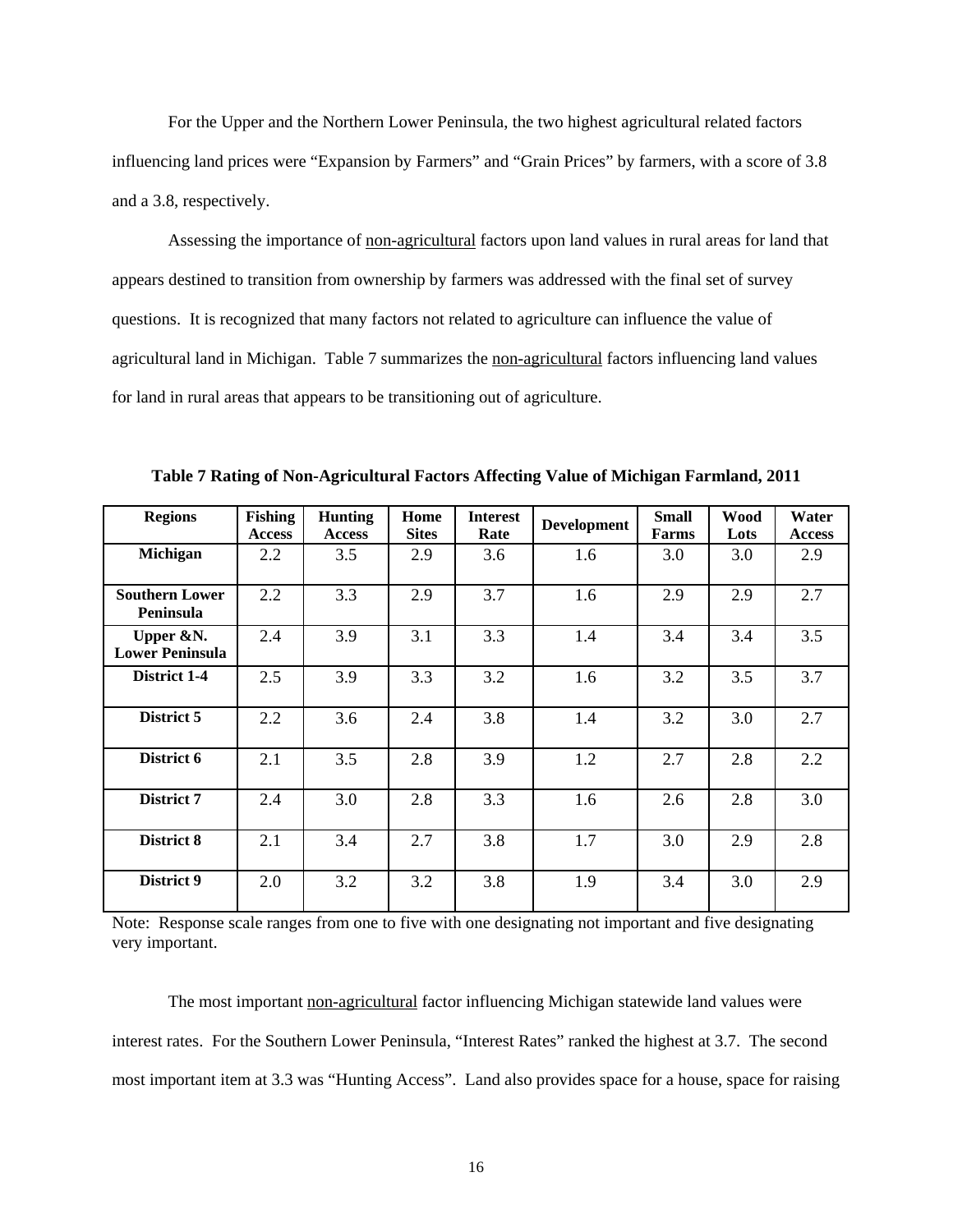a family, and space for privacy, security and R&R (rest and relaxation) and these land-related amenities have been and continue to be in demand.

For the Upper and the Northern Lower Peninsula, the highest ranked non-agricultural factor influencing land values were "Hunting Access" and "Water Access", scoring 3.9 and 3.5, respectively. Interest rates impact land values, as rates decline the cost of borrowed funds for land purchases decreases. The opportunity to hunt and to capture the outdoor experience is apparently highly valued by a significant portion of the Michigan population. Land in Michigan's rural areas provides space and habitat for many species of wildlife.

#### **Conclusions**

Farmland values in Michigan overall increased in 2011, however 2010 and 2009 marked two years of slight decline in land value, again this will be the 22 years of steady growth sense the beginning of the annual Michigan Land Value Survey. With Sugar beet land values increased by 8.5%, irrigated land values increased by 5.0% and tree fruit values slightly increased by 1.9%. Rental rates in the Southern Lower Peninsula (Table 4) averaged \$126 per acre for tiled ground and \$95 per acre for nontiled ground, a increase of \$15 for tiled and increase of \$11 for non-tiled ground over 2010 rental rate. Sugar beet acreage rented for \$173 per acre, an increase of \$8 per acre over 2010, while irrigated land averaged \$206 per acre, an increase of \$35 per acre from the 2010 rate.

Land values relative to cash rents were highest in Districts (1-4) and Southwestern (D7). In Districts (1-4), the value-to-rent ratios were 38 and 63 for tiled and non-tiled land respectively, while the value-to-rent ratios for Southwestern (D7) were 36 for tiled land and 40 for non-tiled land. The value-torent ratios for most of the regions in the state are closer to 37. The 37 value-to-rent ratio implies a gross current return to investment of 2.7 percent per year. A higher value to rent ratio suggests a lower annual current return to investment.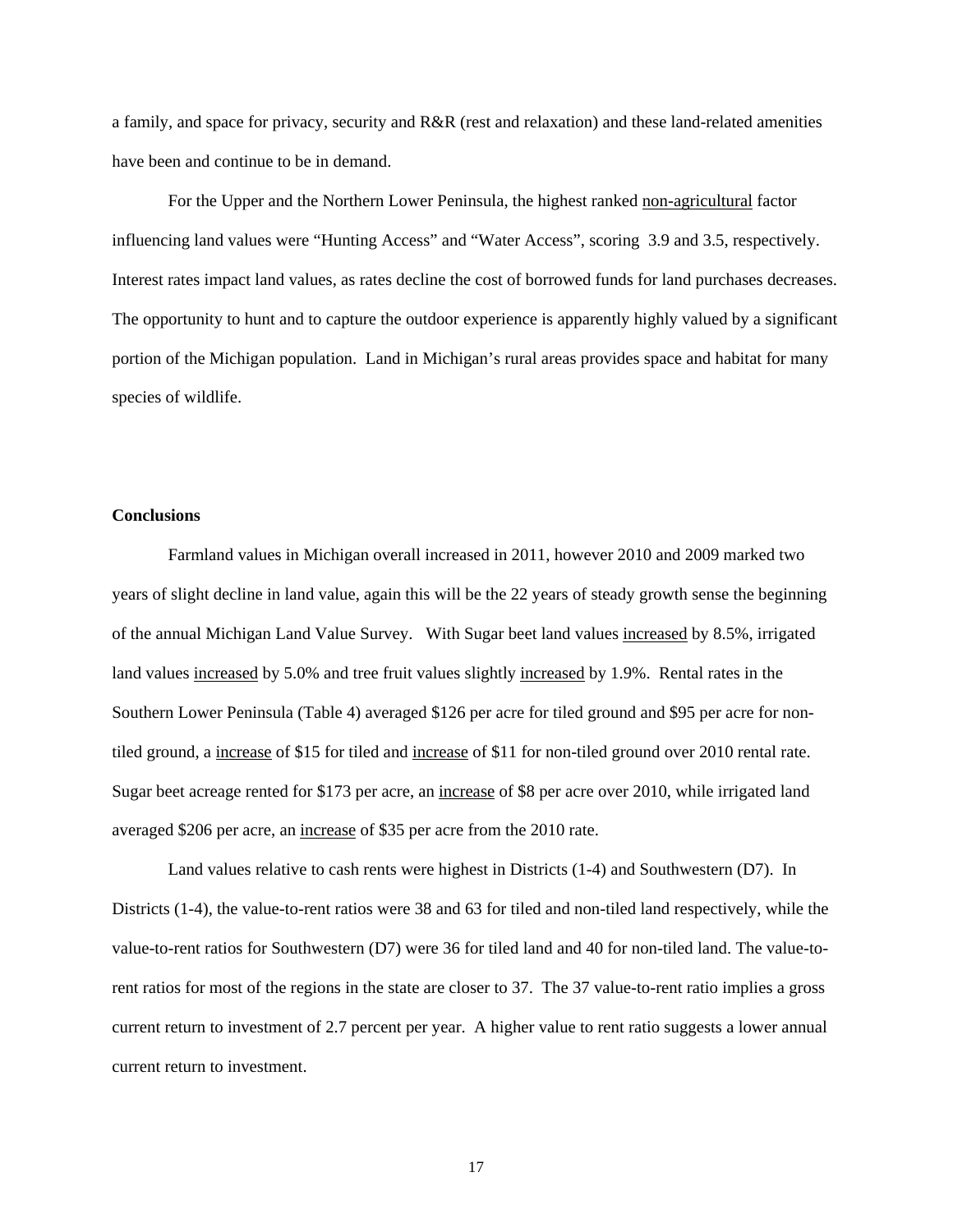Michigan farmland values in 2011 increased and land rental rates also increased in 2011. The direction of Michigan agricultural land prices in the future remains clear. While the effects of the US economic meltdown have affected Michigan's farmland values somewhat but not as much as housing and commercial real estate. In contract, today land values have increased and demand is still strong. Strong milk prices and strong crop prices in 2011 helped push farmland values up. Currently, economic conditions suggest the earnings for crop should be good in 2012 but again milk prices indicate a slight decrease from 2011. Federal Reserve has held prime rate in 2011 constant at 3.25 % in respond to the slowing economy. Interest rates also impact land values and as interest rates decline the cost of borrowed funds for land purchases also declines.

Michigan economy has a diversified structure with tourism and the agriculture/food vying closely for the number one ranking and with industry following closely behind. It has been noted that land in rural areas is valued not only for its agricultural productivity but for other amenities that are valued by non-agricultural interests. Concern for year 2012 and beyond is whether the financial performance from agriculture can successfully pay for land at the current prices. In the past, non-agricultural demand has held farmland values high and this non-agricultural demand can be an effective influence only if Michigan unemployment levels decline and income rates increase.

The forecasting view on land values can never be clear and certain but the authors believe that agricultural producers planning to expand and outside investors are still bullish about agriculture. Michigan land values should remain strong during 2012.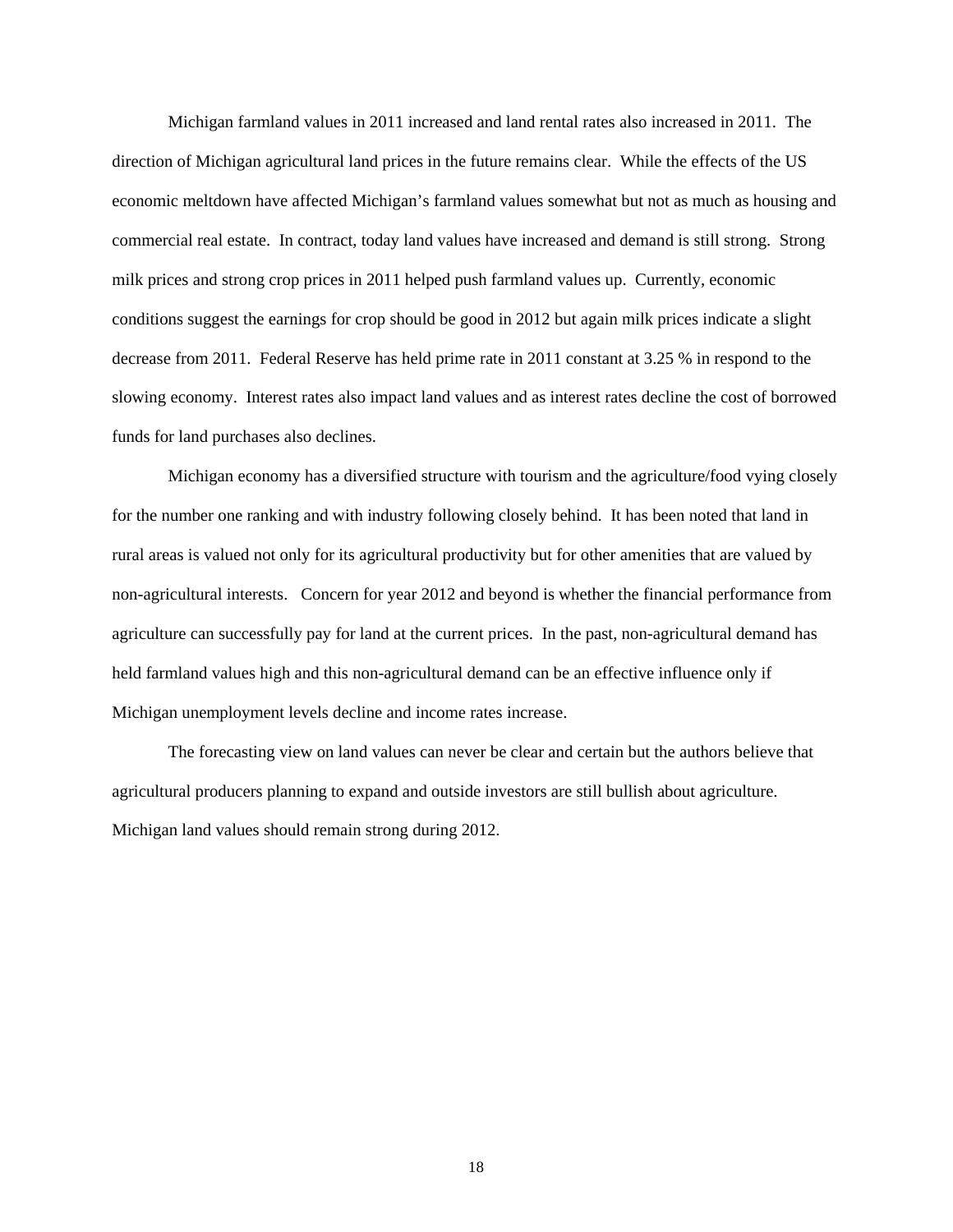|         | <b>Land Type</b>                        |                                |                   |                  |  |  |
|---------|-----------------------------------------|--------------------------------|-------------------|------------------|--|--|
| Year    | <b>Field Crop</b><br>Tiled <sup>1</sup> | <b>Field Crop</b><br>Non tiled | <b>Sugar Beet</b> | <b>Irrigated</b> |  |  |
| 1991    | 5.0%                                    | 3.0%                           | 9.0%              | N/a              |  |  |
| 1992    | $2.5\,$                                 | 1.6                            | $3.0\,$           | 3.4%             |  |  |
| 1993    | 2.0                                     | 1.4                            | 1.9               | 3.6              |  |  |
| 1994    | 4.6                                     | 4.1                            | 4.8               | 5.4              |  |  |
| 1995    | 4.3                                     | 3.3                            | 6.2               | $2.8\,$          |  |  |
| 1996    | 8.1                                     | 6.8                            | 8.4               | 7.3              |  |  |
| 1997    | 8.4                                     | $8.1\,$                        | 5.3               | $10.0\,$         |  |  |
| 1998    | 10.2                                    | 10.2                           | 5.9               | 12.7             |  |  |
| 1999    | 7.0                                     | $7.5$                          | 2.3               | 9.2              |  |  |
| 2000    | 8.8                                     | 7.8                            | 2.3               | 7.1              |  |  |
| 2001    | 7.4                                     | 6.8                            | $-0.4$            | 4.8              |  |  |
| 2002    | 4.2                                     | 3.9                            | 2.3               | 6.5              |  |  |
| 2003    | 3.7                                     | 3.6                            | 2.4               | 4.5              |  |  |
| 2004    | 8.9                                     | 9.3                            | 7.9               | 9.8              |  |  |
| 2005    | 5.4                                     | 4.9                            | 7.9               | 5.4              |  |  |
| 2006    | 5.7                                     | $6.0\,$                        | 4.9               | 5.8              |  |  |
| 2007    | 8.7                                     | 8.2                            | 9.6               | 9.1              |  |  |
| 2008    | 8.9                                     | $\ \, 8.8$                     | 9.9               | 9.5              |  |  |
| 2009    | $-0.6$                                  | $-1.2$                         | $-1.2$            | $-0.2$           |  |  |
| 2010    | $0.2\,$                                 | $0.0\,$                        | 4.4               | $1.1\,$          |  |  |
| 2011    | 6.4                                     | 6.8                            | 9.9               | $6.0\,$          |  |  |
| Average | 5.7                                     | 5.3                            | 5.1               | $6.2\,$          |  |  |

 **Table 8 Percentage Change in Land Value from 1991-2011 in the Southern Lower Peninsula** 

<sup>1</sup> Beginning with the 1998 Survey, the question on agriculture land values and cash rents referred to "Field-crop tiled and non-tiled." Previously the similar categories were referred to as Corn-Soybean-Cropland – above average and below average.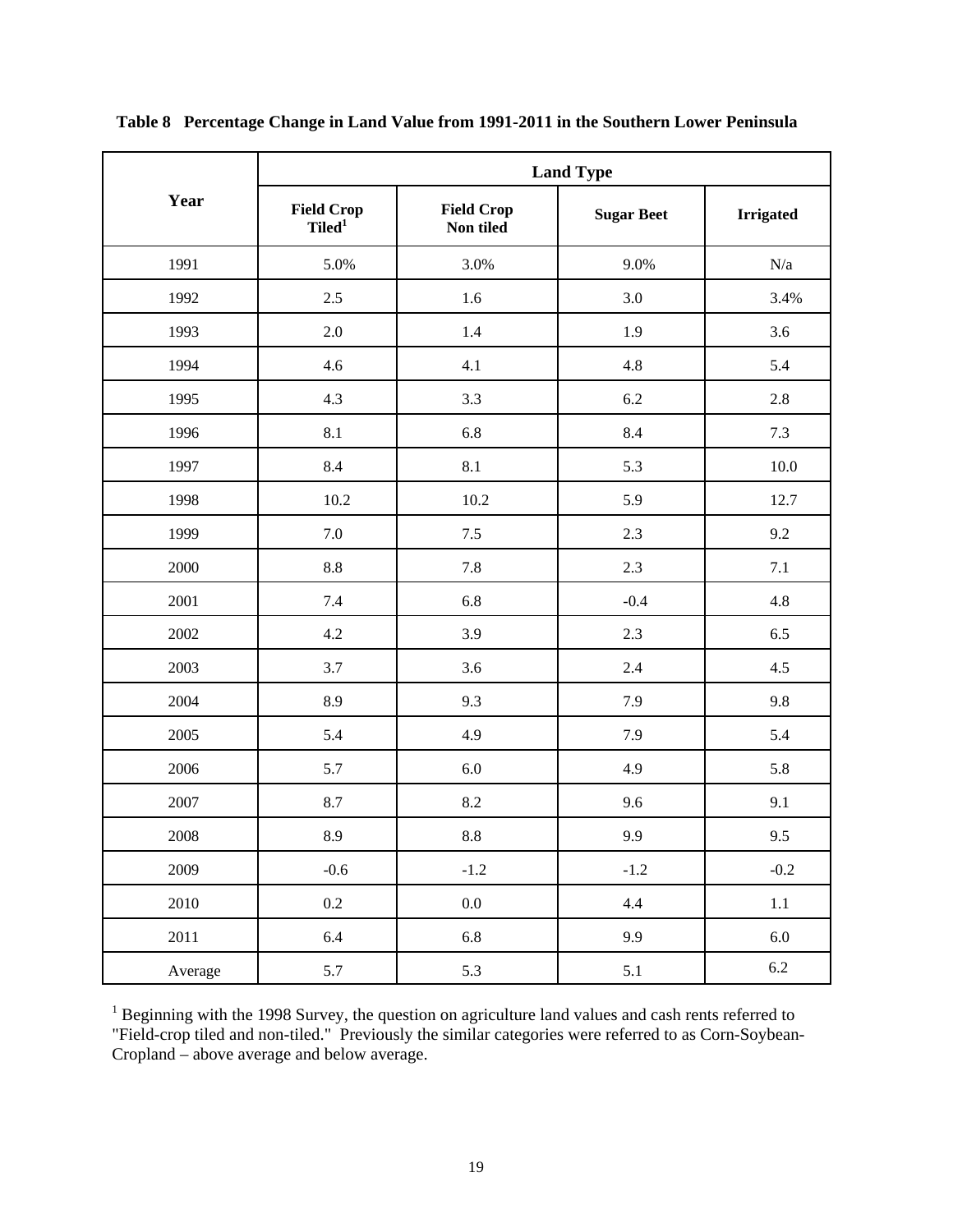# Appendix **FARMLAND VALUE QUESTIONNAIRE April 2011**

Make the best estimates you can for your area. Complete only the sections applicable to your area. Indicate which county or counties you are reporting on.

|                                                           | 1.<br>$\mathbf{A}$ gi icuitui ai-Use value |                                              |                                  |                      |  |  |  |  |
|-----------------------------------------------------------|--------------------------------------------|----------------------------------------------|----------------------------------|----------------------|--|--|--|--|
| Type of Land                                              | Current                                    | Percent Change in Value<br>(Indicate + or -) | Average<br>Cash                  |                      |  |  |  |  |
|                                                           | Average Value                              | Last<br>12 Months                            | Expected<br>in Next<br>12 Months | Rent                 |  |  |  |  |
|                                                           | $\frac{\sqrt{2}}{2}$                       | % change                                     | % change                         | $\frac{\sqrt{2}}{2}$ |  |  |  |  |
| A. Field Crop<br>(Non-irrigated)<br>1. Tiled for drainage |                                            |                                              |                                  |                      |  |  |  |  |
| 2.Not tiled                                               |                                            |                                              |                                  |                      |  |  |  |  |
| B. Irrigated Field Crop                                   |                                            |                                              |                                  |                      |  |  |  |  |
| C. Sugar Beet                                             |                                            |                                              |                                  |                      |  |  |  |  |
| D. Fruit Trees- Bearing                                   |                                            |                                              |                                  |                      |  |  |  |  |
| E. Orchard Acreage,<br>No Trees                           |                                            |                                              |                                  |                      |  |  |  |  |

# 1. **Agricultural-Use** Value

# 2. **Non Agricultural-Use** Value

|                              |                          | <b>Current Range</b><br>in Value |         |  |
|------------------------------|--------------------------|----------------------------------|---------|--|
| Undeveloped<br>Land          | Current<br>Average Value | High                             | Low     |  |
|                              | $\frac{\sqrt{2}}{2}$     | \$/acre                          | \$/acre |  |
| Residential<br>A.            |                          |                                  |         |  |
| B. Commercial/<br>Industrial |                          |                                  |         |  |
| C. Recreational              |                          |                                  |         |  |

\* Land that may be in agricultural use but the land value is being influenced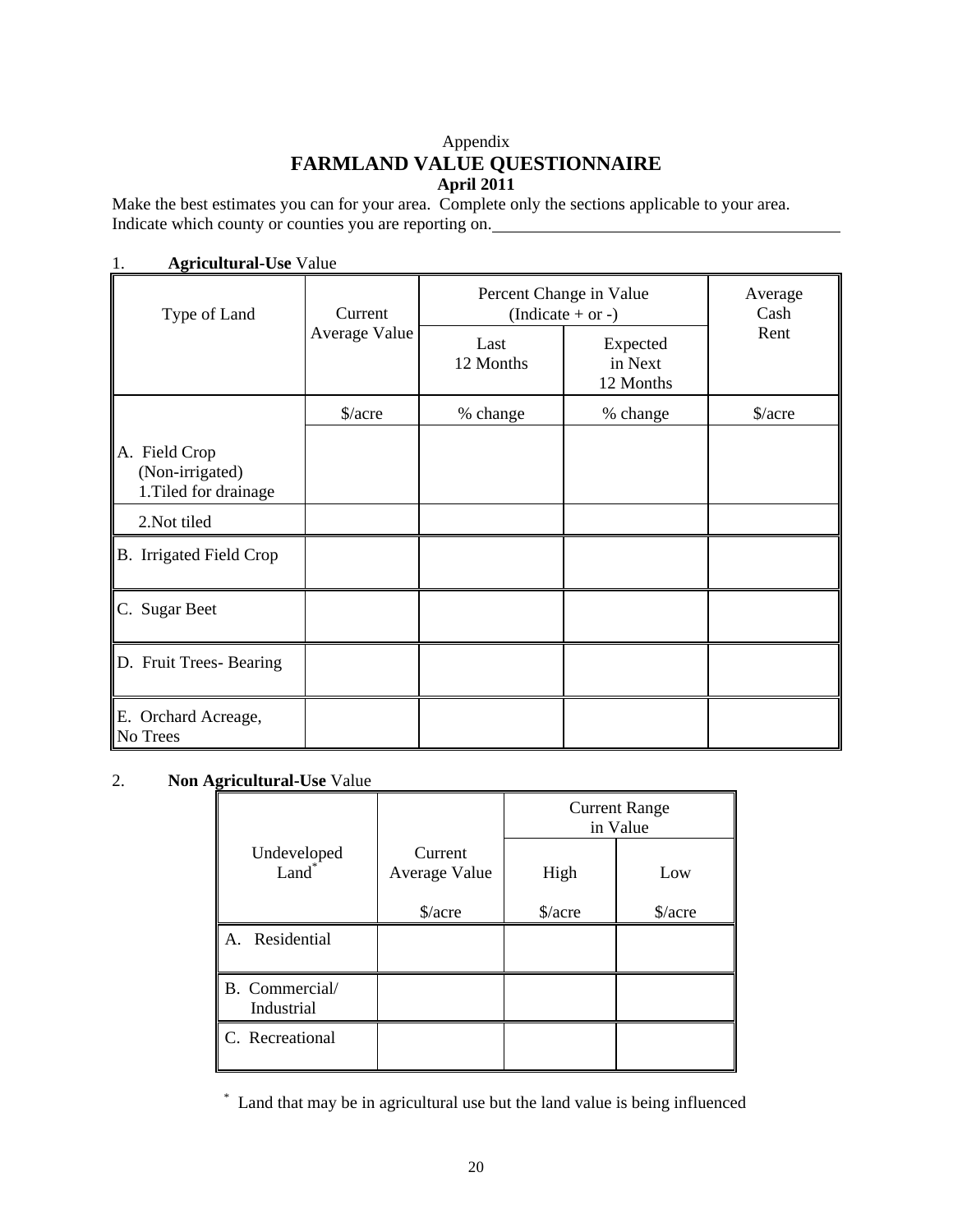by residential, commercial or recreational development pressure.

|    | What percentage of field crop acres in your area is leased?             | $\frac{0}{6}$ |
|----|-------------------------------------------------------------------------|---------------|
| 4. | What percentage of the leased field crop acres is on a cash-rent lease? | $\%$          |
|    |                                                                         |               |
| 5. | What percentage of the fruit crop acres in your area is leased?         | 0/            |

6. What are the major **agricultural** factors influencing farm land values and cash rents in your area? Indicate your assessment of the situation by circling the appropriate number on the scale below.

|                                   | <b>Not</b><br>Important |                | Neutral |   | Very<br>Important |
|-----------------------------------|-------------------------|----------------|---------|---|-------------------|
| A. Expansion by Farmers           | 1                       | 2              | 3       | 4 | 5                 |
| B. Government Programs:           |                         |                |         |   |                   |
| 1. Conservation Reserve           |                         | 2              | 3       | 4 | 5                 |
| 2. Farm Bill of 2008              |                         | $\mathfrak{D}$ | 3       | 4 | 5                 |
| (Commodity Programs)              |                         |                |         |   |                   |
| C. Interest Rates - @ 40 year low | 1                       | 2              | 3       | 4 | 5                 |
| D. Prices:                        |                         |                |         |   |                   |
| 1. Fruit                          |                         | 2              | 3       |   | 5                 |
| 2. Grain                          |                         | $\mathfrak{D}$ | 3       | 4 | 5                 |
| 3. Livestock                      |                         | $\mathfrak{D}$ | 3       | 4 | 5                 |
| 4. Milk                           |                         | 2              | 3       | 4 | 5                 |
| E. Other: (please list)           |                         |                |         |   |                   |
|                                   |                         | 2              | 3       |   |                   |
|                                   |                         | 2              | 3       |   | 5                 |

7. What are the major **non-agricultural** factors influencing land values in rural areas for land that appears destined to transition from ownership by farmers?

| A. Fishing Access                    |  |  |  |
|--------------------------------------|--|--|--|
| <b>B.</b> Hunting Access             |  |  |  |
| C. Home Building Sites               |  |  |  |
| D. Interest Rates for Borrowing      |  |  |  |
| E. Mall & Shopping Development       |  |  |  |
| F. Farm/Ranchettes of 10 acres or so |  |  |  |
| G. Timber and Woodlots               |  |  |  |
| H. Water for Recreation              |  |  |  |
| Other: (please list)                 |  |  |  |
|                                      |  |  |  |
|                                      |  |  |  |

8. Please provide other general comments you have about land values and rents in your area.